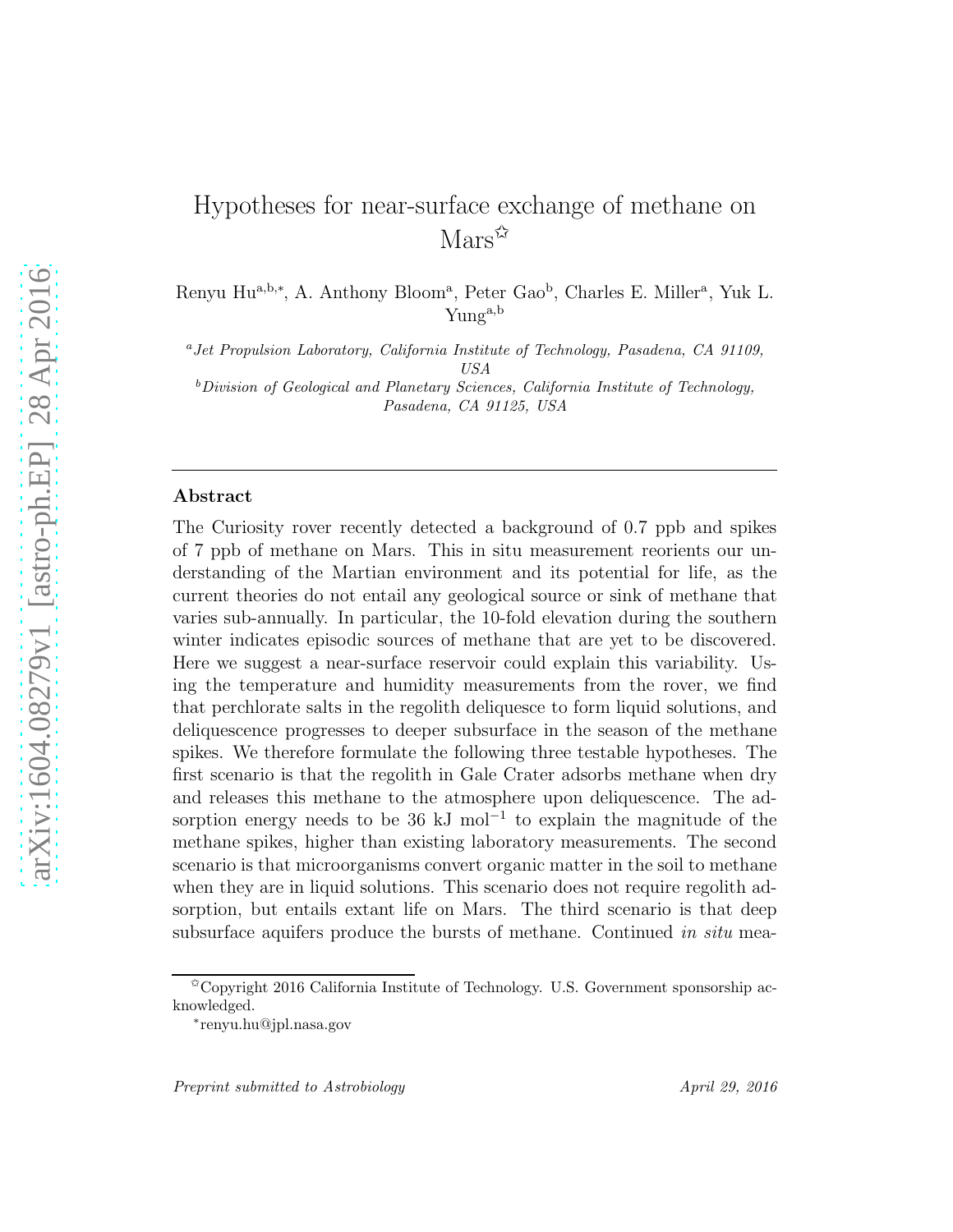surements of methane and water, as well as laboratory studies of adsorption and deliquescence, will test these hypotheses and inform the existence of the near-surface reservoir and its exchange with the atmosphere.

Keywords: Mars, methane, astrobiology, regolith

## 1. Introduction

Methane (CH<sup>4</sup> ) is an organic molecule in Earth's atmosphere primarily produced by living organisms [\(Seinfeld and Pandis](#page-26-0), [2006](#page-26-0)). It has also been measured in Mars's atmosphere by telescopic and spacecraft remote sensing [\(Formisano et al., 2004](#page-20-0); [Krasnopolsky et al., 2004;](#page-23-0) [Mumma et](#page-25-0) al., [2009](#page-25-0)). However, these measurements produced inconsistent results and some of these measurements have been called into question (e.g. [Zahnle et al.](#page-28-0), [2011](#page-28-0)). Recently, an *in situ* measurement of methane on Mars has been made: MSL's Tunable Laser Spectrometer (TLS) as a part of the Sample Analysis at Mars (SAM) instrument determined a background  $\text{CH}_4$  mixing ratio of  $\sim$  0.7 ppbv and a pulse of  $\sim$  7 ppbv observed over two months [\(Webster et al., 2015\)](#page-28-1). These measurements suggest strong temporal variability of the methane abundance on the surface of Mars.

Methane's atmospheric existence requires a geologically recent or continually replenishing source, because methane has an lifetime of ∼ 300 years in Mars' oxidizing atmosphere [\(Nair et al., 1994;](#page-25-1) [Summers et al.](#page-27-0), [2002\)](#page-27-0). This source can be photo-degradation of organic matter in the meteorites fallen onto Mars [\(Keppler et al., 2012\)](#page-23-1). Alternatively, methane has to come from Mars itself, which challenges the conventional understanding of a geologically and biologically dead Mars (e.g., [Lyons et al., 2005](#page-24-0); [Atreya et al., 2007\)](#page-19-0). An indigenous source of methane is corroborated by a recent discovery of methane evolved from Martian meteorites [\(Blamey et al.](#page-19-1), [2015](#page-19-1)). Furthermore, atmospheric processes alone cannot produce the variability of methane detected by the Curiosity, because the atmospheric mixing time of methane is much shorter than its chemical lifetime (Lefèvre and Forget, 2009). The discovery of methane thus compels a new chapter of Mars research to explain the existence of methane and its variability in the Martian atmosphere.

Extrapolating our knowledge of terrestrial biotic sources to Mars, many consider methanogens (a type of  $\text{CH}_4$ -producing Archaean microbe) as a probable analog to Martian life forms [\(Boston et al., 1992;](#page-19-2) [Weiss et al.](#page-28-2), [2000](#page-28-2); [Schulze-Makuch et al.](#page-26-1), [2008](#page-26-1)). Some methanogens are able to utilize inor-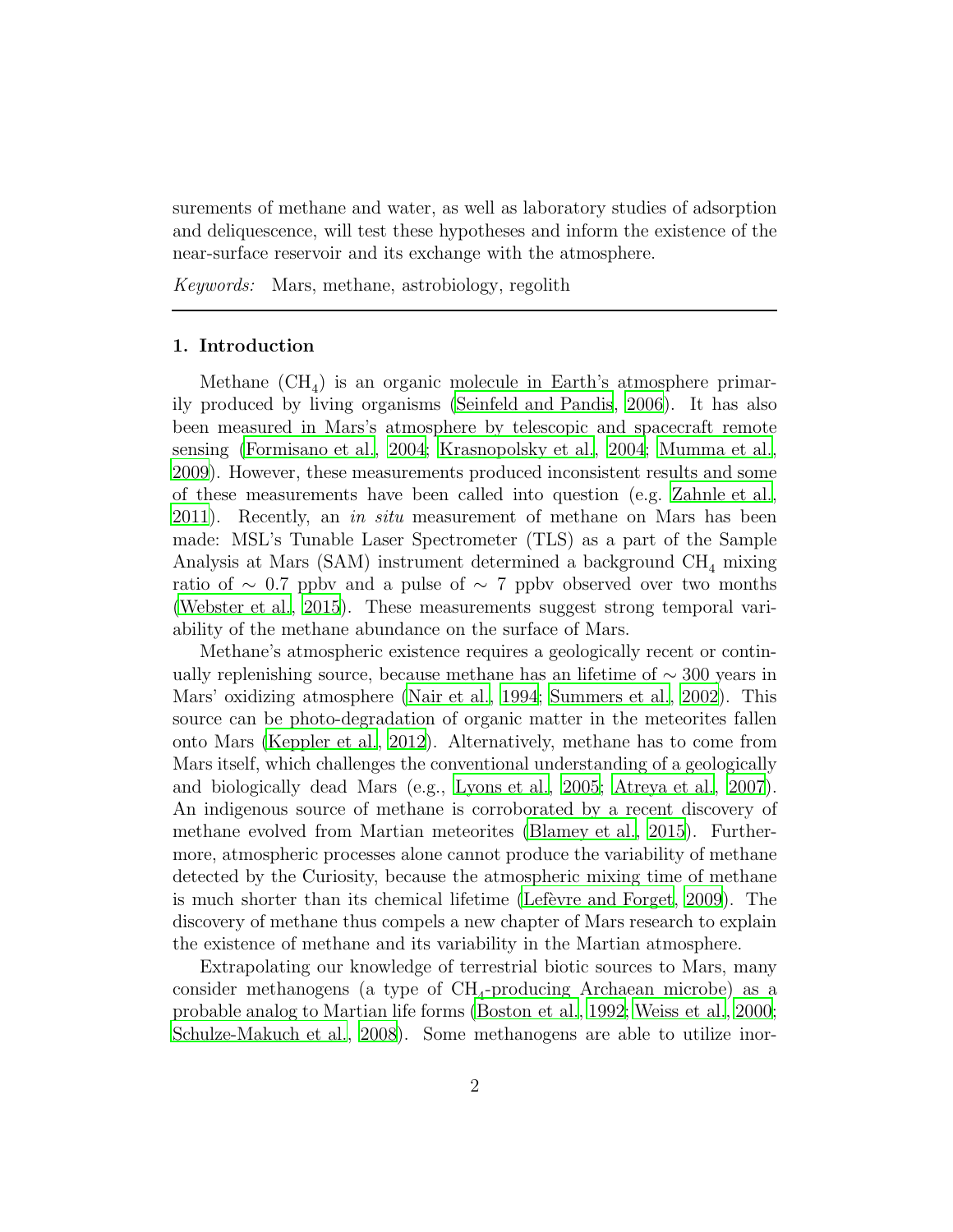ganic compounds  $(H_2 \text{ and } CO_2)$  as their only source of energy and produce methane. Being independent of photosynthesis for subsistence, methanogens can thrive in the deep subsurface where  $CO_2$  is the predominant oxidant and H2 (aq) is abundant from water-rock interactions (e.g., ferrous-iron reduction of  $H_2O$  to  $H_2$  during serpentinization [\(Lyons et al., 2005;](#page-24-0) Chassefière and Leblanc, [2011](#page-20-1))). H<sub>2</sub> may also come from photolysis of  $H_2O$  in the atmosphere [\(Weiss et al.](#page-28-2), [2000](#page-28-2)). In fact, methanogens thrive in some of the harshest environments on Earth, including extremely acidic environments and inside Greenland glacial ice 3-km deep, which is analogous to Martian subsurface ice environments [\(Stevens and McKinley, 1995;](#page-27-1) [Chapelle et al., 2002](#page-20-2); [Walker](#page-27-2) et al., [2005](#page-27-2); [Tung et al., 2005](#page-27-3)).

Alternatively, Fischer-Tropsch-type (FTT) reactions can be a potential methane source [\(Oze and Sharma](#page-25-2), [2005;](#page-25-2) [Atreya et al., 2007](#page-19-0); [Etiope and Sherwood Lollar,](#page-20-3) [2013](#page-20-3)). FTT is the most widely posited abiotic source of methane on Earth. Catalyzed by transition metals and related oxides, these reactions have the same overall chemistry as the methanogenesis, take place in hydrothermal environments, and probably source  $H_2$  also from serpentinization. Abundant evidence indicates that volcanism and hydrothermal environments existed, and might still exist, on Mars [\(Schulze-Makuch et al.](#page-26-1), [2008;](#page-26-1) [Squyres](#page-26-2) et al., [2008](#page-26-2); [Hauber et al.](#page-22-0), [2011\)](#page-22-0). These environments provide heat and liquid water to support FTT and/or microbial  $\text{CH}_4$  production. Thus, atmospheric  $CH<sub>4</sub>$  may point to either serpentinization or the existence of life itself, both of which are associated with a warm, habitable backdrop.

In this paper we focus on the singularly important discovery of the episodically enhanced CH<sub>4</sub> emission on Mars. The elevated methane levels occurred in the southern-hemisphere winter, except for a single and statistically marginal measurement on Sol 306 [\(Webster et al.](#page-28-1), [2015\)](#page-28-1).

A first-order question about the Curiosity's methane spikes is whether they represent new source to the atmosphere, or some cyclic processes that conserve methane. If the methane spikes represent new methane produced from the deep subsurface [\(Atreya et al., 2007](#page-19-0)) or from a meteoritic source [\(Fries et al., 2015\)](#page-21-0), then this methane would be oxidized and remain in the Martian atmosphere in the form of  $CO<sub>2</sub>$ . As a lower estimate, if 7 ppb of methane is produced per year across the entire Martian surface (representing the spike from  $L_s \sim 50^{\circ} - 90^{\circ}$ , then over 3 billion years, the total amount of  $CO<sub>2</sub>$  produced is 20 times the present atmospheric  $CO<sub>2</sub>$  content. This is much higher than the Amazonian outgassing rates determined from photogeologic constraints [\(Greeley and Schneid](#page-22-1), [1991](#page-22-1); [Grott et al., 2011\)](#page-22-2) or what would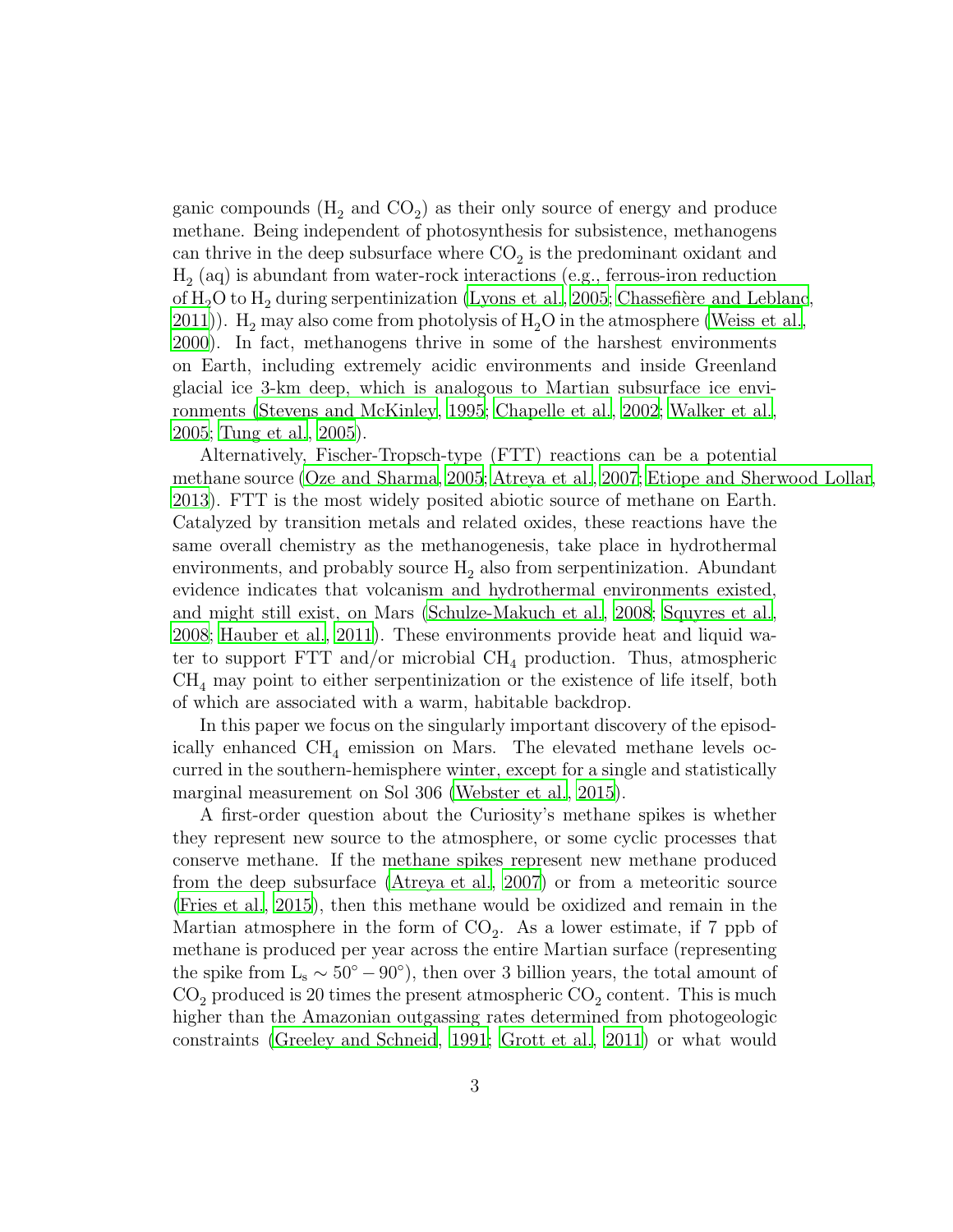be allowed by atmospheric evolution models (Chassefière and Leblanc, 2011; [Hu et al., 2015](#page-23-3)). On the other hand, if the methane is converted to organics and stored in the regolith, then the molar density of organics originating from methane would be  $(8.4/d)$  mol per gram of soil, assuming  $C_6H_5Cl$  as the organic molecule, with  $d$  as the depth in the soil in units of cm to which the organics are stored. This is far greater than the observed molar density for any reasonable values of  $d$  [\(Freissinet et al., 2015](#page-21-1)). Therefore, if the spikes are new methane, the source must be local; alternatively, the spikes are signatures of cyclic processes that produce fast source and sink.

Interestingly, the methane spikes were coincident with surface relative humidities greater than 60% measured by the Rover Environmental Monitoring Station (REMS) [\(Webster et al., 2015](#page-28-1)). This apparent correlation motivates us to consider the surface-atmosphere exchange as a major modulator for the atmospheric methane abundances in Gale Crater, the landing site of MSL.

A high surface relative humidity may have a strong impact on the atmospheresurface exchange because perchlorate salts in the regolith may deliquesce to form liquid solutions [\(Martn-Torres et al., 2015\)](#page-24-1). Martian regolith contains  $~\sim 0.5\%$  perchlorate salts by weight, measured at both the Phoenix and the Curiosity landing sites [\(Hecht et al., 2009;](#page-22-3) [Leshin et al., 2013;](#page-23-4) [Ming et](#page-24-2) al., [2014](#page-24-2)). They can form liquid solutions under Martian conditions due to their low eutectic temperatures and low deliquescence relative humidities (DRH) [\(Marion et al.](#page-24-3), [2010](#page-24-3); [Martinez and Renno](#page-24-4), [2013;](#page-24-4) [Toner et al., 2014](#page-27-4); [Nuding et al.](#page-25-3), [2014](#page-25-3); [Fischer et al.](#page-20-4), [2014;](#page-20-4) [Martn-Torres et al., 2015\)](#page-24-1). Recent laboratory measurements have determined that the DRH of calcium perchlorate is only ∼ 50% at 198 K, and that the wet salt does not lose moisture until the relative humidity drops to  $\sim 15\%$  [\(Nuding et al., 2014\)](#page-25-3). By comparing the eutectic temperature and the DRH to the measured surface temperature and relative humidity, we confirm that perchlorate salts in the subsurface of Gale Crater may deliquesce in the southern winter, in which the methane spikes were measured.

We therefore formulate three hypotheses in an attempt to explain the variability of the atmospheric methane abundance at Gale Crater. The first hypothesis (Hypothesis I) is that the regolith in Gale Crater adsorbs methane when dry and releases this methane to the atmosphere when the relative humidity in the regolith is high enough for perchlorate salts to deliquesce. The second hypothesis (Hypothesis II) is that microorganisms convert organic matter in the soil to methane when they are in liquid solutions. This scenario does not require regolith adsorption. The third hypothesis (Hypothesis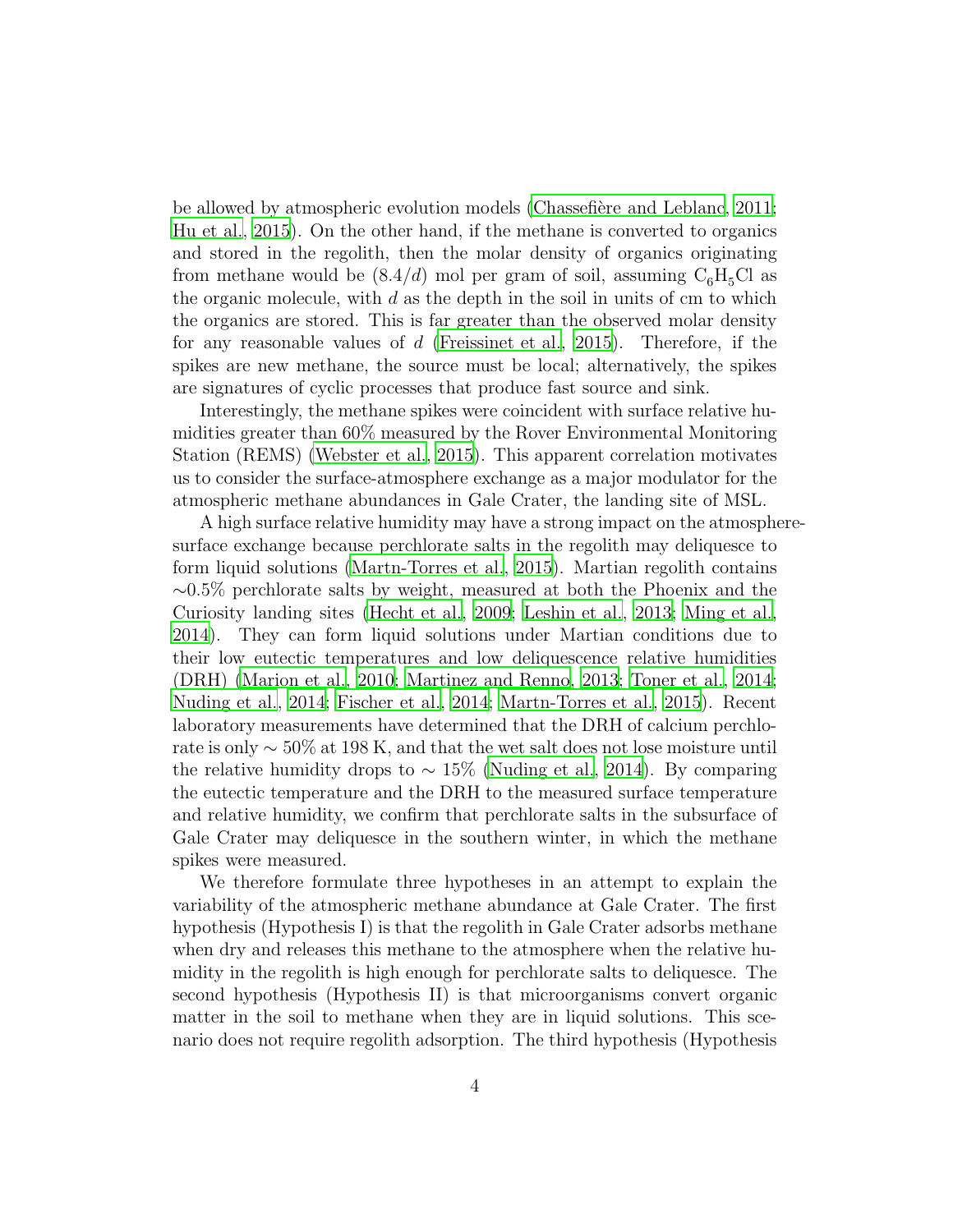III) is that deep subsurface aquifers produce the bursts of methane. The first two hypotheses explain the methane spikes as signatures of cyclic processes that produce fast source and sink, whereas the third hypothesis explains the methane spikes as local emission of new methane.

#### 2. Subsurface temperature and humidity models

We model the subsurface temperature and humidity of dusty terrains at Gale Crater by solving diffusion equations of heat and moisture with the hourly-averaged REMS data as the boundary conditions [\(Gomez-Elvira et al.](#page-21-2), [2012](#page-21-2)). The absolute humidity of each measurement is computed from the measured relative humidity and the sensor temperature archived in NASA's Planetary Data System (PDS; https://pds.nasa.gov/), with the saturation vapor pressure from [Murphy and Koop \(2005](#page-25-4)). The uncertainty of each surface temperature measurement is ∼ 5K at low temperatures [\(Gomez-Elvira et al.,](#page-21-3) [2014](#page-21-3)), and the uncertainty of each relative humidity measurement is  $\langle 2\% \rangle$ [\(Harri et al.](#page-22-4), [2014](#page-22-4)). The combined uncertainty of the hourly-averaged values is one-order-of-magnitude smaller for Gaussian statistics. The data clearly shows the effect of the rover traversing diverse terrains, as the magnitudes of the diurnal variations in both temperature and humidity change significantly [\(Gomez-Elvira et al., 2014;](#page-21-3) [Harri et al., 2014\)](#page-22-4). To remove this effect, we use daily means for a Mars year (from Sol 39 to Sol 707) and add the hourly means from Sol 70 to Sol 89 (when the rover is at Rocknest, a dusty terrain) to the daily means. We use the diurnal variation measured over a dusty terrain as a proxy for regolith diurnal temperature and moisture variability. We neglect the seasonal change in the magnitude of the diurnal variation in temperature and humidity, which is valid given the equatorial location of Gale Crater.

The REMS relative humidity data in the daytime are thought to be unreliable, because the daytime relative humidity is often lower than 2% [\(Harri et al.](#page-22-4), [2014\)](#page-22-4). Multiplied by the saturation vapor concentration, the REMS daytime relative humidity measurements imply atmospheric water concentrations up to  $3 \times 10^{-5}$  kg m<sup>-3</sup>. This water concentration appears to be too large compared with the column water abundances in the equatorial region. The Mini-TES instrument on Spirit and Opportunity rovers measured daytime water columns seasonally variable from a few to 20 pr.  $\mu$ m [\(Smith et al., 2006\)](#page-26-3). The TES instrument onboard Mars Global Surveyor also indicated a peak daytime water column of 20 pr.  $\mu$ m [\(Smith, 2004\)](#page-26-4).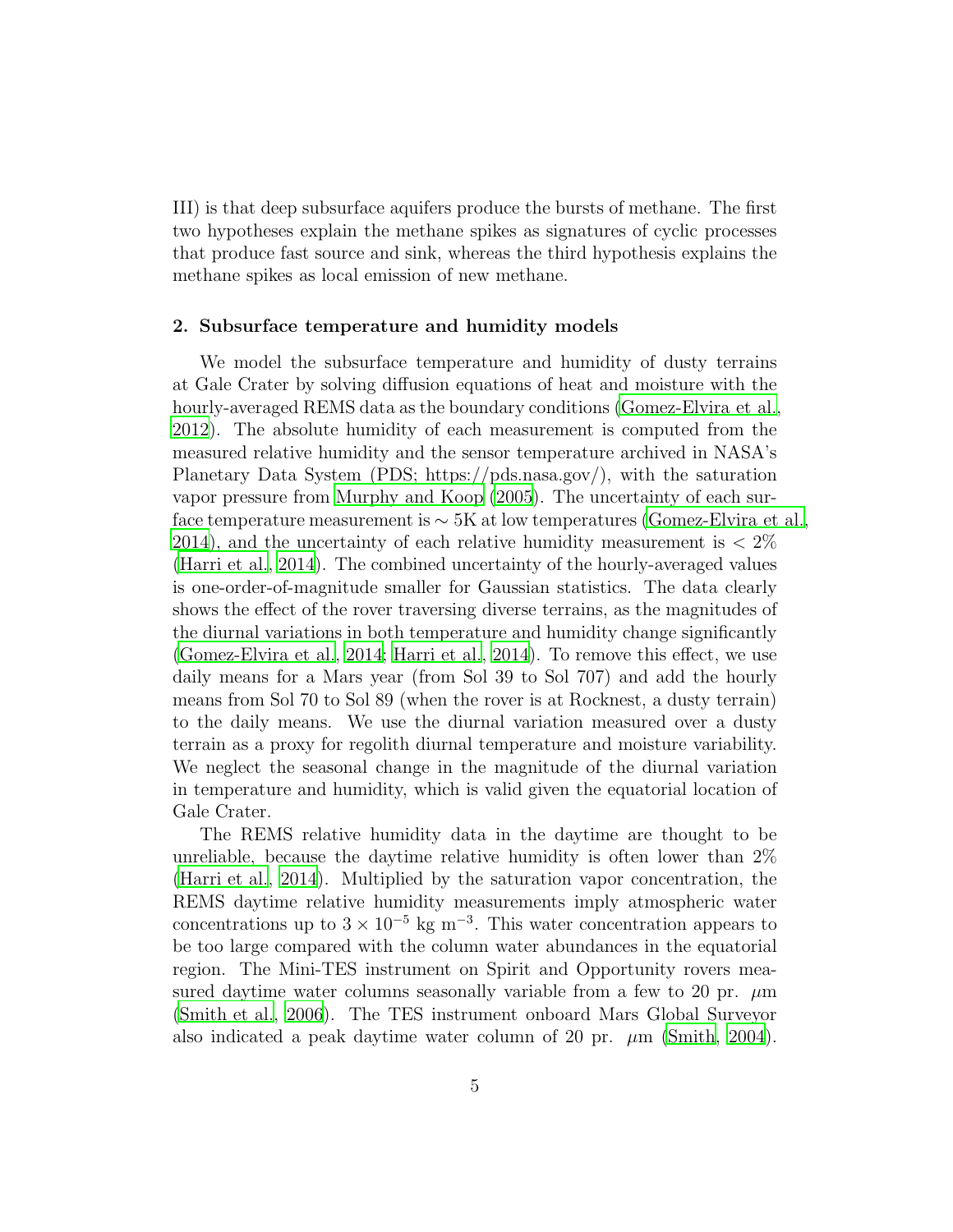

<span id="page-5-0"></span>Figure 1: Subsurface temperature derived from REMS surface temperature measurements. The bottom panel provides a zoom-in view of the top panel over 3 Sols. Diurnal temperature variation is limited to a depth of a few cm, and seasonal temperature variation extends to  $\sim$  1 m.

Using a boundary layer thickness of 5 km [\(Savijarvi et al.](#page-26-5), [2015\)](#page-26-5), this column corresponds to a concentration of  $4 \times 10^{-6}$  kg m<sup>-3</sup> at the surface. If the boundary layer has a thickness of 2 km, the surface concentration can be up to  $1 \times 10^{-5}$  kg m<sup>-3</sup>. However, what if the REMS daytime data are actually right? A detailed inspection reveals that the several hundred measurements in each hour in the daytime are not consistent with a random noise around zero. The standard deviation of each group of measurements is small enough to statistically declare a non-zero mean value at  $10-\sigma$  or higher. Of course, the standard deviation may be artificially small as a result of the data processing pipeline. We therefore consider all these possibilities of daytime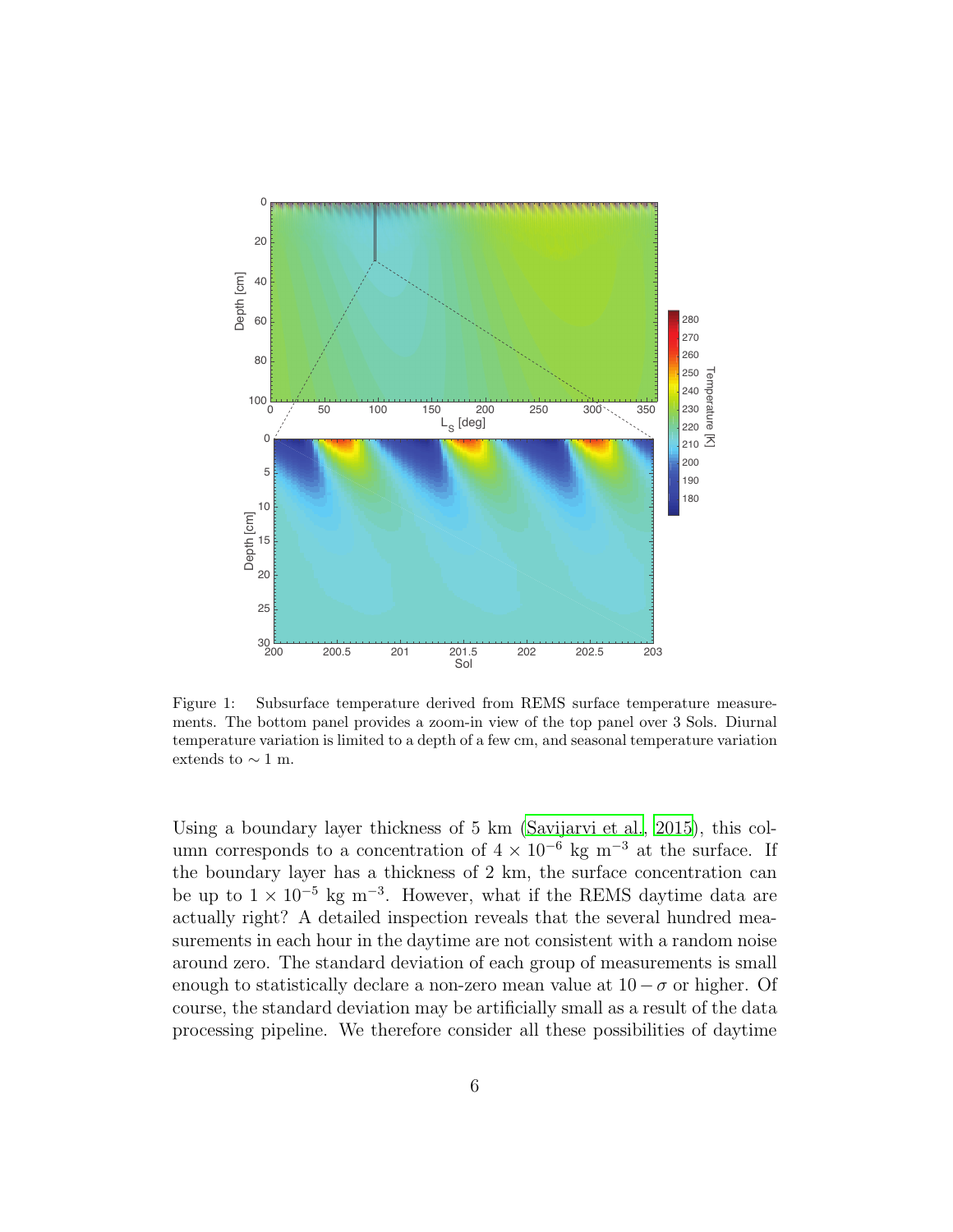water concentration in the analysis: for case L (low water concentration) we impose an upper limit of  $4 \times 10^{-6}$  kg m<sup>-3</sup> on the REMS data; for case M (intermediate water concentration) we impose an upper limit of  $1 \times 10^{-5}$  kg m<sup>-3</sup>; and for case H (high water concentration) we use the REMS data as reported in the PDS.



<span id="page-6-0"></span>Figure 2: Subsurface relative humidity derived from REMS surface temperature and near-surface relative humidity measurements. The bottom panels provide zoom-in views of the top panels over 3 Sols. The three columns correspond to three cases for daytime water concentration.

The thermal and moisture diffusion equations are solved on a 41-level grid from zero to 5.2 m (i.e., four thermal skin depths). The size of layers increases with depth, and the smallest size is  $0.01 \text{ cm}$  at the shallow subsurface. We use the thermal inertia derived for Rocknest [\(Martinez et al., 2014](#page-24-5)), and the volumetric heat capacity for the Martian aeolian dunes [\(Edgett and Christensen](#page-20-5), [1991](#page-20-5)). Figure [1](#page-5-0) shows the modeled subsurface temperature. The moisture diffusion equation (i.e., Eq. 13 in [Zent et al. \(1993\)](#page-28-3)) includes physical adsorption and desorption by regolith, condensation, and corrections due to soil porosity and tortuosity [\(Mellon and Jakosky](#page-24-6), [1993](#page-24-6); [Zent et al.,](#page-28-3) [1993\)](#page-28-3). We assume a soil porosity of 0.5, and a porosity/tortuosity ratio of 0.3 [\(Sizemore and Mellon](#page-26-6), [2008](#page-26-6)). Physical adsorption and desorption is assumed to be in equilibrium, and follows a Langmuir-Freundlich isotherm measured for palagonite, a terrestrial analog of Martian basaltic soil [\(Zent and Quinn](#page-29-0), [1997](#page-29-0)). The effect of physical adsorption and desorption is to retard water vapor diffusion by several orders of magnitude [\(Fanale and Cannon](#page-20-6), [1971](#page-20-6);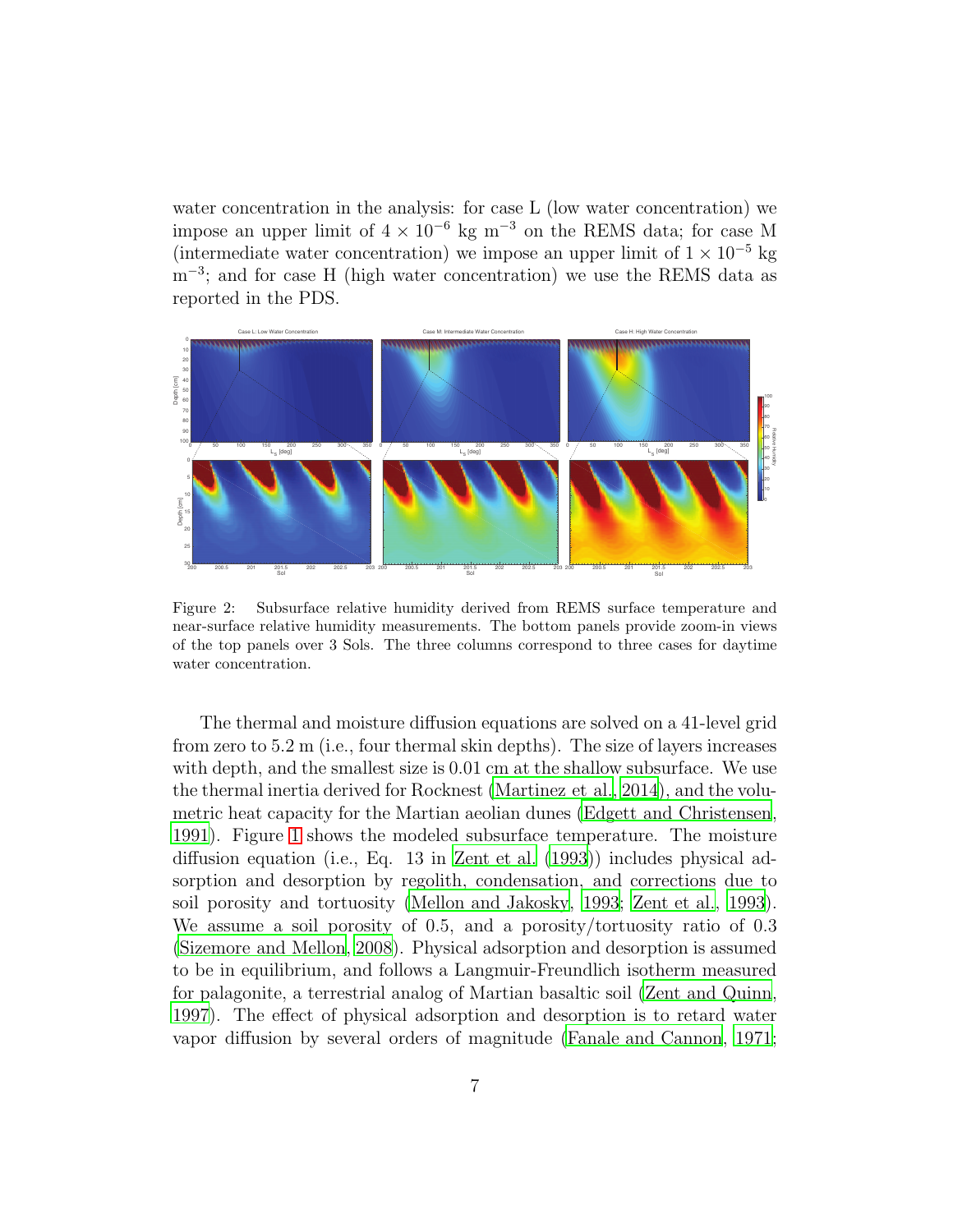[Zent and Quinn](#page-29-0), [1997](#page-29-0)). Figure [2](#page-6-0) shows the model subsurface relative humidity for three assumptions of the daytime water concentration.

The diurnal variation of relative humidity extends to a depth of  $\sim 10 \text{ cm}$ , on the same order of magnitude as the diurnal temperature variation. Below the depth of diurnal variation, the relative humidity is constantly below 20%, except for the southern winter during which the relative humidty can be as high as  $50\%$  within the depth of 1 m for the high water concentration scenario (Figure [2\)](#page-6-0). Further inspection of the results reveals that the absolute humidty below the depth of diurnal variation actually has little seasonal variation, consistent with the picture that water vapor diffusion is significantly retarded by physical adsorption. Therefore, the seasonally high subsurface relative humdity is driven by the seasonally low subsurface temperature as shown in Figure [1.](#page-5-0) Furthermore, a zoom-in view of the relative humidity variation indicates that condensation can occur near the surface early morning during the southern winter (Figure [2\)](#page-6-0), a finding consistent with [Martn-Torres et al.](#page-24-1) [\(2015\)](#page-24-1).

The modeled temperature and relative humidity are then compared with the experimentally measured DRH for perchlorate [\(Nuding et al.](#page-25-3), [2014\)](#page-25-3) to determine whether deliquescence occurs (Figure [3\)](#page-8-0). We assume calcium perchlorate because both Phoenix and Curiosity identify calcium perchlorate as the likely form of the parent salt [\(Glavin et al.](#page-21-4), [2013;](#page-21-4) [Kounaves et al.](#page-23-5), [2014](#page-23-5)). We find that the surface temperature and humidity conditions allow deliquescence to occur in the top  $5 - 15$  cm of soil, each Sol before sunrise and after sunset (Figure [3\)](#page-8-0). The liquid solution does not persist over diurnal cycles close to the surface. The depth range of the transient liquid solution varies with the surface daily mean temperature and is largest in the southern winter.

For a conservative daytime water concentration of  $4 \times 10^{-6}$  kg m<sup>-3</sup> or lower (Case L), deliquescence only occurs in the shallow subsurface and results in transient solutions. This is consistent with the findings of [Martn-Torres et al.](#page-24-1) [\(2015\)](#page-24-1), in which they omitted all daytime relative humidity measurements. Nonetheless, if the daytime water concentration is indeed higher, our calculation indicates that persisting liquid solutions could occur below the shallow subsurface in the southern winter, starting from L<sub>S</sub>  $\sim 50^{\circ}$ <sup>[1](#page-7-0)</sup> (Figure [3,](#page-8-0) Cases

<span id="page-7-0"></span><sup>&</sup>lt;sup>1</sup>The solar longitude  $L_S$  is the Mars-Sun angle, measured from the Northern Hemisphere spring equinox where  $L<sub>S</sub> = 0$ . For the southern hemisphere,  $L<sub>S</sub> = 90$  corresponds to winter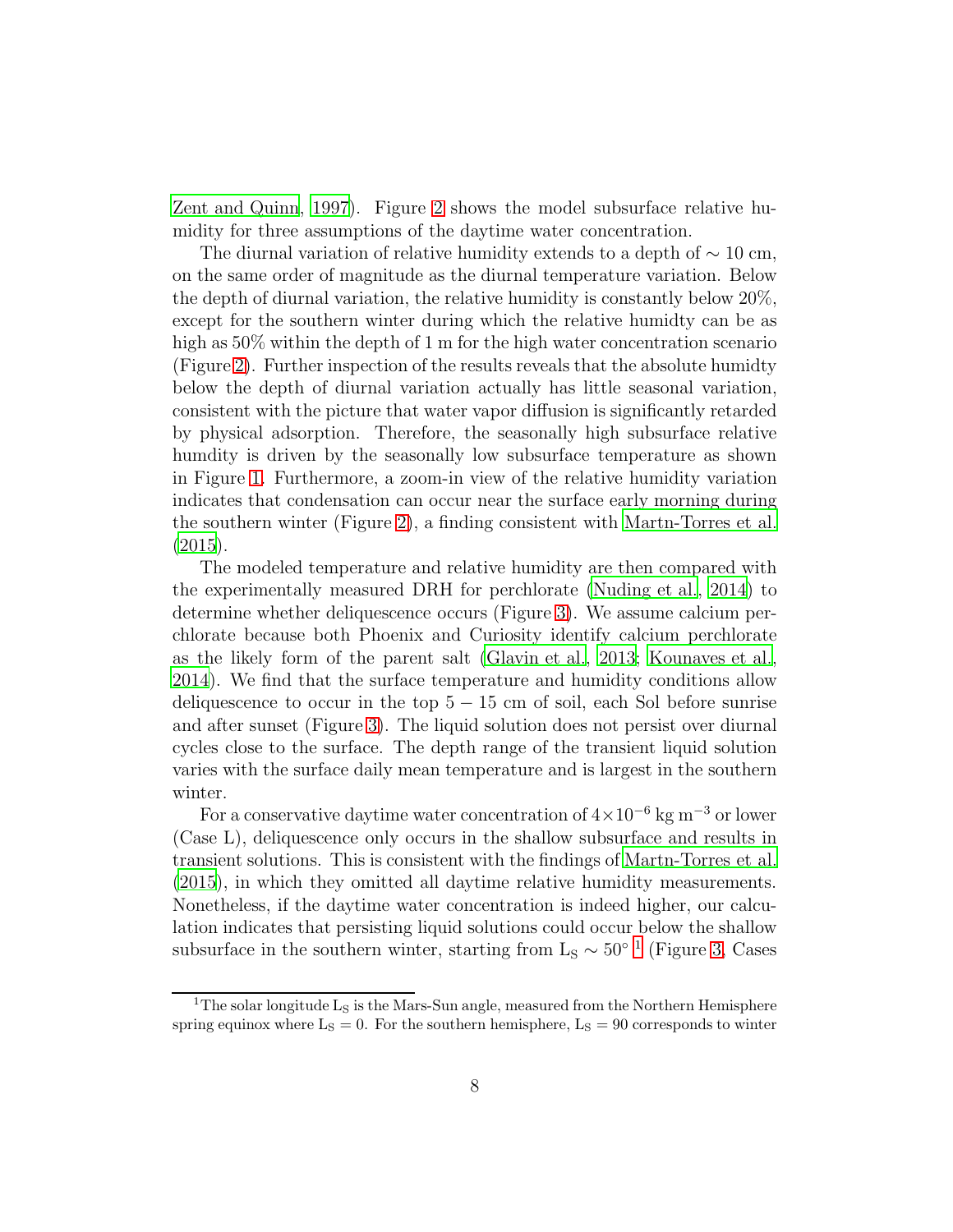

<span id="page-8-0"></span>Figure 3: Subsurface layers in which deliquescent perchlorate solution is expected. The depth range in which calcium perchlorate salts are deliquescent and forming liquid brine is shown in black color. The three panels correspond to three cases for daytime water concentration. Note different vertical scales among the panels. The two inserts provide zoom-in views of three Sols to illustrate the diurnal cycle of deliquescence and efflorescence in the shallow subsurface. The arrows on the top indicate the  $L<sub>S</sub>$  when SAM's methane measurements were taken, with the blue arrows indicating background measurements and the red arrows indicating the spike measurements.

M and H). The range of the liquid solution is larger for a higher water concentration. Because of a small diffusion coefficient, the absolute humidity of the soil at depths is roughly constant. The deep liquid solution is formed by slow cooling of the deep soil and the increase of the relative humidity. The liquid solution persists to  $L_S \sim 180-210^{\circ}$ , longer than the high relative humidity season, manifesting hysteresis.

solstice, and  $L<sub>S</sub> = 270$  corresponds to summer solstice.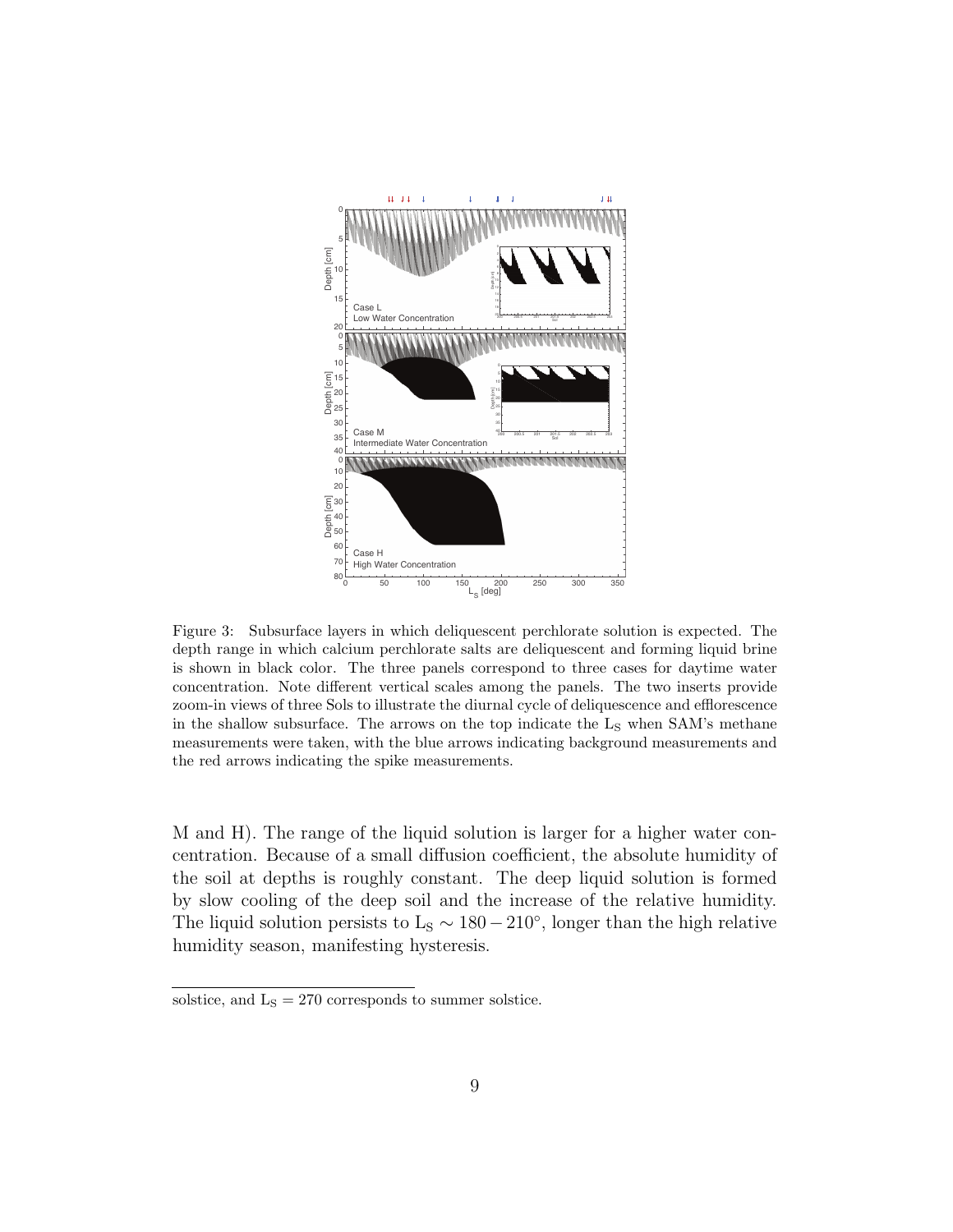# 3. Hypothesis I: deliquescence-modulated adsorption and desorption of methane

This scenario assumes that methane is normally adsorbed by the regolith. However, when deliquescence occurs, the liquid solutions of perchlorate that form can conceivably coat the soil particles and deactivate most active sites, releasing methane into the atmosphere. Wetted particles have much smaller surface area than dry particles.  $10-\mu m$  round-shape particles of basaltic composition only have surface area of  $\sim 0.15 \text{ m}^2 \text{ g}^{-1}$ , and this is even smaller for larger particles. Dry regolith on Mars, however, has surface area  $\sim 17 - 100$  $m^2$  g<sup>-1</sup> [\(Ballou and Wood](#page-19-3), [1978](#page-19-3); [Zent and Quinn](#page-29-0), [1997;](#page-29-0) [Meslin et al., 2011\)](#page-24-7). It is therefore plausible to hypothesize that wetting could effectively remove surface area and displace adsorbed methane. The methane is then mixed in the planetary boundary layer, and may be transported and re-adsorbed by the regolith elsewhere.

Taking the boundary layer as a box (e.g., 33% of the column mass for a boundary layer thickness of 5 km), the column mass of methane in the box  $(M<sub>CH<sub>4</sub></sub>)$  is modeled by the following equation,

<span id="page-9-0"></span>
$$
\frac{dM_{\text{CH}_4}}{dt} = F_{\text{Background}} - \frac{M_{\text{CH}_4}}{t_{\text{res}}} + F_{\text{Deliquescence}}.\tag{1}
$$

 $t_{\rm res}$  is the local atmospheric residence time of methane that brackets removal of methane by diurnal thermal tides, horizontal advection and diffusion, and soil adsorption. The horizontal advection and diffusion can be a sink in this model because Gale Crater is not fully covered with thick regolith, so spreading methane emitted from regions of thick regolith across Gale Crater can greatly reduce the local methane concentration.  $t_{res}$  is taken as a free parameter, because the footprint of the methane emission is unknown.  $F_{\text{Background}}$ is the flux of methane to maintain the 0.7-ppb background level of methane, and is equal to  $(M_{\text{CH}_4})_{\text{Background}}/t_{\text{res}}$ .  $F_{\text{Background}}$  is invoked to complete the equation and it represents the partitioning of methane between the atmosphere and the regolith. Equation [\(1\)](#page-9-0) can be rewritten using the departure from the background level  $M_{\text{CH}_4} - (M_{\text{CH}_4})_{\text{Background}}$  as the variable and without the  $F_{\text{Background}}$  term.

Once deliquescence occurs, the displaced methane is assumed to be released to the atmosphere immediately. This is probably close enough to reality because the deliquescence starts from the shallow subsurface and progresses deeper, because solubility of methane in salty water is negligible, and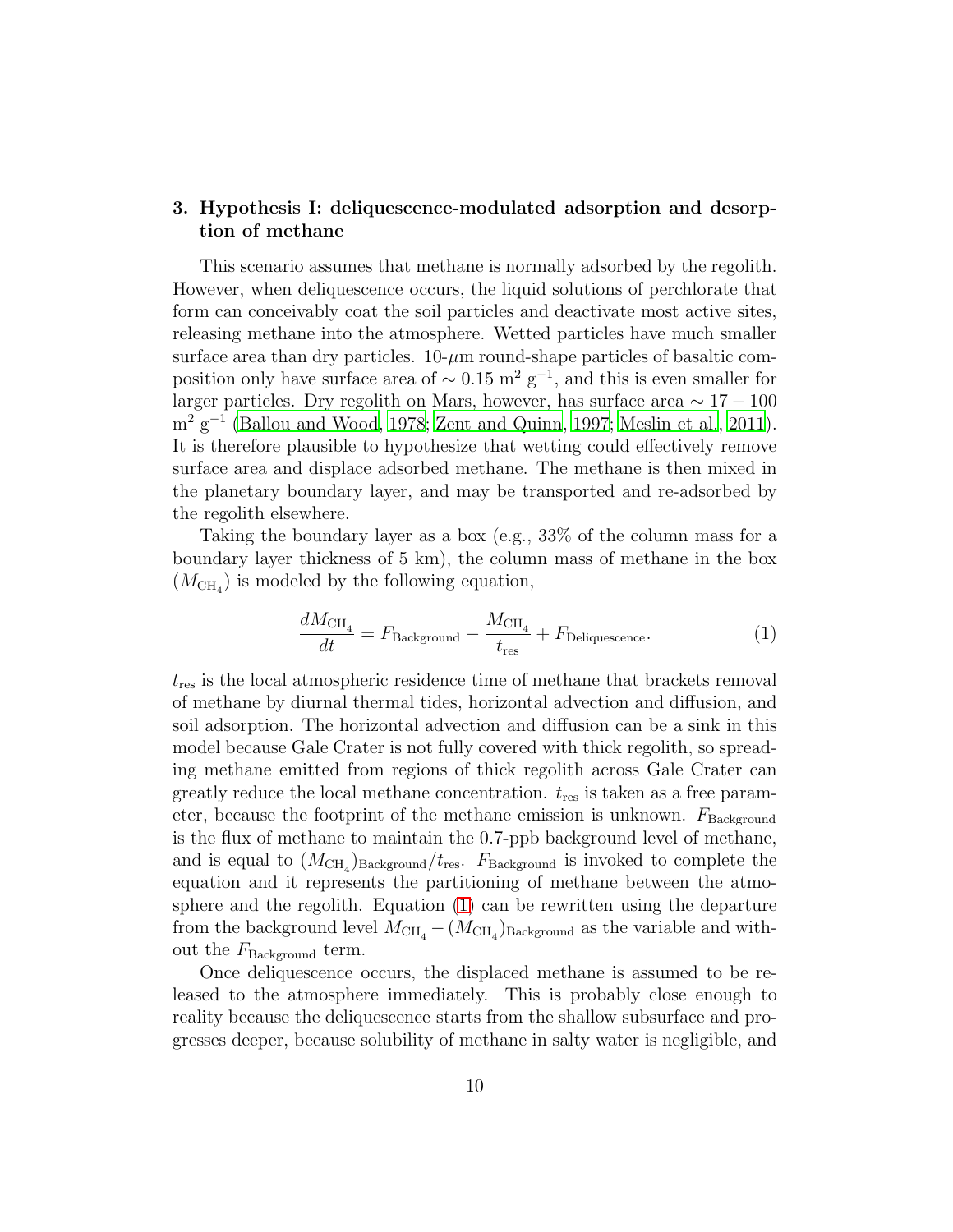because the diffusivity of methane is fast enough such that it should quickly reach the surface [\(Gough et al.](#page-22-5), [2010](#page-22-5)). The flux of methane produced by the onset of deliquescence is

<span id="page-10-2"></span>
$$
F_{\text{Deliquescence}} = \frac{d}{dt} \int_{\text{Deliquescence}} \rho_s \gamma_{\text{CH}_4} m_{\text{CH}_4} A_s \theta_{\text{CH}_4} dz, \tag{2}
$$

where  $\rho_s \sim 1300 \text{ kg m}^{-3}$  is soil density,  $\gamma_{\text{CH}_4} = 5.2 \times 10^{18} \text{ m}^{-2}$  is the monolayer coverage of methane per unit surface area [\(Gough et al., 2010](#page-22-5)),  $m_{\text{CH}_4}$  is the mass of methane molecule,  $\theta_{\text{CH}_4}$  is the coverage ratio of the methane, and  $A_s \sim 17 - 100 \text{ m}^2 \text{ g}^{-1}$  is the specific surface area. The specific surface area adopted in the study is estimated based on in situ measurements of Viking [\(Ballou and Wood](#page-19-3), [1978\)](#page-19-3), or measurements of JSC Mars-1 analog [\(Meslin et al., 2011\)](#page-24-7). The specific surface area could be as high as  $1000 \text{ m}^2$ g<sup>-1</sup> if the soil was mainly made of clay minerals [\(Zent and Quinn, 1997\)](#page-29-0), which is not seen in Gale Crater.

 $\theta_{\rm CH_4}$  is calculated from the Langmuir isotherm,

<span id="page-10-0"></span>
$$
\theta_{\rm CH_4} = \frac{K_{eq} n_{\rm CH_4}}{1 + K_{eq} n_{\rm CH_4} + K'_{eq} n_{\rm CO_2}},\tag{3}
$$

where  $n_{\text{CH}_4}$  is the number density of methane in the gas phase, and

$$
K_{eq} = \frac{vh}{4\gamma_{\text{CH}_4}k_bT} \exp\left(E_a/RT\right),\tag{4}
$$

where v is the thermal velocity of methane, h is the Planck constant,  $k_b$  is the Boltzmann constant,  $R$  is the gas constant, and  $E_a$  is the adsorption energy.  $n_{\text{CO}_2}$  is the number density of  $\text{CO}_2$  and  $K'_{eq}$  is the equilibrium constant for  $CO<sub>2</sub>$  adsorption. The Equation [\(3\)](#page-10-0) is applicable with  $CO<sub>2</sub>$  being the sole competing substance for adsorption, because  $CO<sub>2</sub>$  ice cannot form in Gale Crater, H<sub>2</sub>O ice may form but only at the top  $5 \sim 10$  cm of soil during nighttime, and inhomogeneous grains, like perchlorate grains, only make less than 1% of soil mass. Given that in any case  $K_{eq}n_{\text{CH}_4} \ll 1$ , Equation [\(3\)](#page-10-0) is reduced to

$$
\theta_{\rm CH_4} = K_{eq} n_{\rm CH_4} (1 - \theta_{\rm CO_2}),\tag{5}
$$

where  $\theta_{\text{CO}_2}$  is the coverage ratio of  $\text{CO}_2$ ,

<span id="page-10-1"></span>
$$
\theta_{\rm CO_2} = \frac{K'_{eq} n_{\rm CO_2}}{1 + K'_{eq} n_{\rm CO_2}}.\tag{6}
$$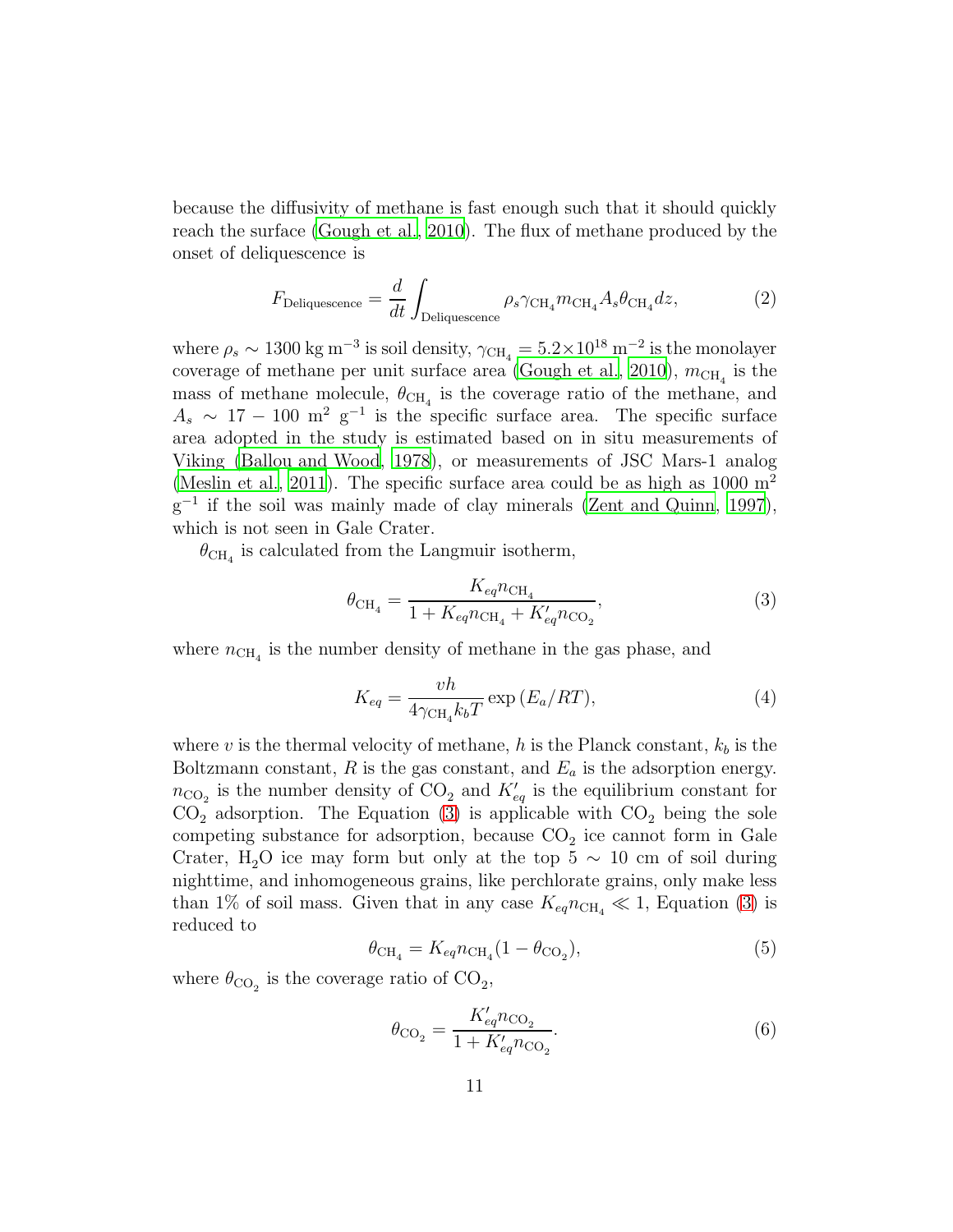We adopt the  $\theta_{\text{CO}_2}$  measurement for palagonite under Martian conditions fitted to the format of Equation [\(6\)](#page-10-1) by [Zent and Quinn \(1995](#page-28-4)).

 $E_a$  has been measured over the Martian soil analog JSC-Mars-1 and the measured value is  $18\pm2$  kJ mol<sup>-1</sup> [\(Gough et al., 2010\)](#page-22-5). We however postulate that the detail surface properties could matter for the amount of methane adsorption, specified by  $E_a$  in our formulation. To account for model uncertainties, including surface properties, advection, diffusion and the effect of topography on diurnal  $\text{CH}_4$  accumulation, we treat  $E_a$  and  $t_{\text{res}}$  as free parameters.

We solve Equations [\(1-](#page-9-0)[2\)](#page-10-2) to determine whether methane adsorption and desorption would contribute to the variability seen in Gale Crater. Figure [4](#page-12-0) shows the best-fit models for Case L (low water concentration) and Case H (high water concentration). We only include the day-to-day change in the range of deliquescence when evaluating Equation [\(2\)](#page-10-2). This is because adsorption of methane is kinetically slow [\(Gough et al., 2010](#page-22-5)) and a diurnal deliquescence-efflorescence cycle would not allow the soil to be loaded by methane when dry. We hypothesize that the seasonal variation in the maximum depth of deliquescent soil (Figure [3\)](#page-8-0) could be the main driver of methane variability in the atmosphere.

Figure [4](#page-12-0) shows that deliquescence-induced desorption of methane can account for the methane spikes. The season in which deliquescence progresses to deeper subsurface, in both low and high water cases, is consistent with the season in which the methane spikes are measured (i.e., the beginning of southern winter). The methane released from the regolith can quickly dissipate, consistent with the rapid drop-off at L<sub>S</sub>  $\sim 100^{\circ}$ , for a residence time of a few days. A small residence time indicates a small footprint of the methane source in Gale Crater, and fast re-adsorption of methane to the regolith. This model does not predict a methane spike at  $L_s \sim 330°$ . However, given the low significance of the measurement, the overall goodness of fit achieved by this hypothesis  $(\chi^2/dof \sim 1.4)$  is satisfactory.

The main challenge of this model is that the adsorption energy required is 2-fold greater than what is measured by [Gough et al. \(2010](#page-22-5)). This is because a sufficient amount of methane needs to be temporarily stored in the upper 10 cm (Case L) or 60 cm (Case H) of the soil layer to account for the 7-ppb spike. Increasing the residence time (e.g., enlarging the footprint) could help reduce the adsorption energy, but the residence time is limited by the firm non-detection at L<sub>S</sub>  $\sim 100^{\circ}$ . How is the required adsorption energy compared with that of methane for other materials? Existing mea-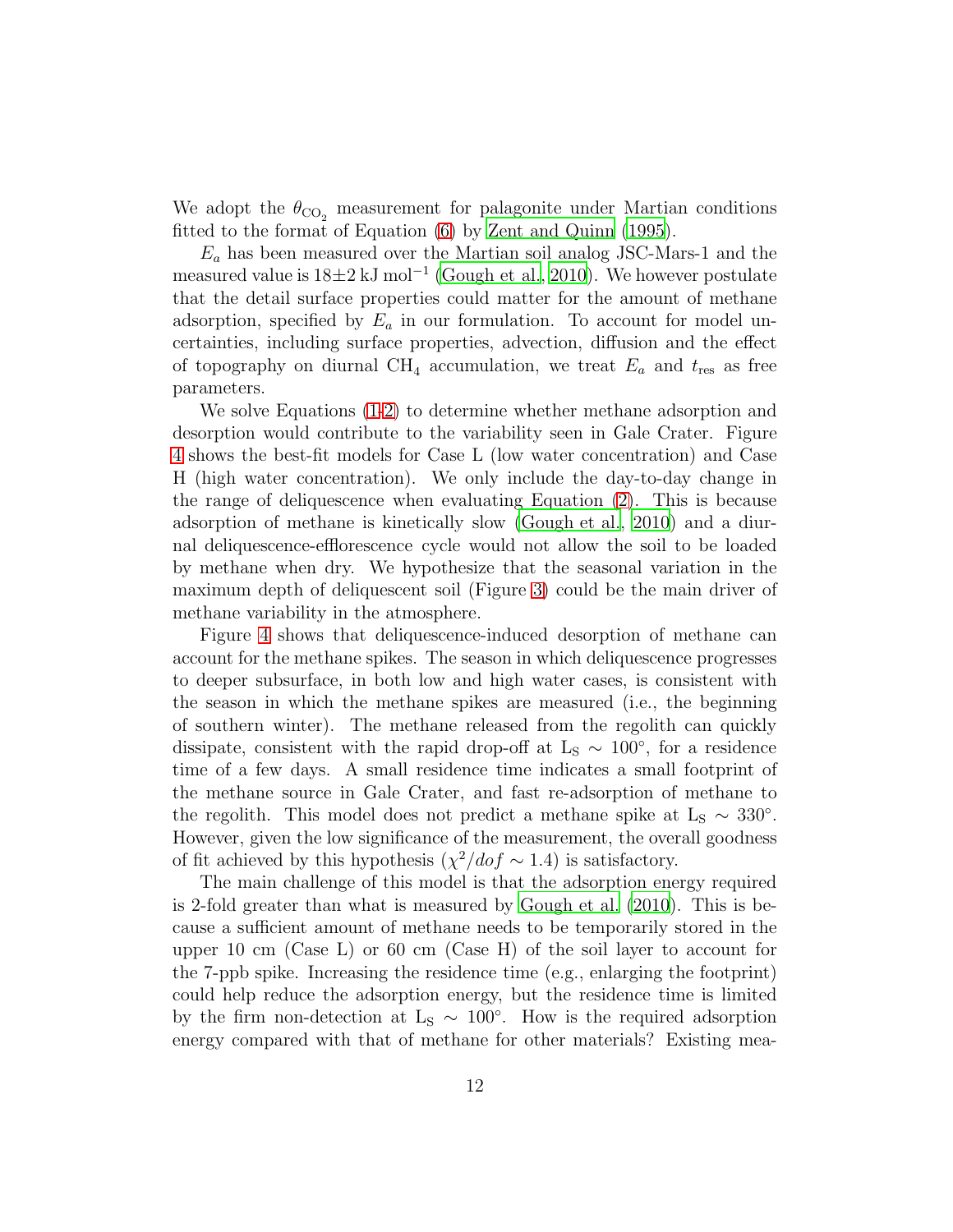

<span id="page-12-0"></span>Figure 4: Models of methane variability due to deliquescence-induced adsorption and desorption (Hypothesis I) or deliquescence-enabled methanogenesis (Hypothesis II) in comparison with MSL measurements [\(Webster et al., 2015\)](#page-28-1). For Hypothesis I, the best-fit model of Case L (low water concentration) requires an adsorption energy of 37.2 kJ mol<sup>−</sup><sup>1</sup> , and a residence time of 12 days. The goodness of fit is  $\chi^2/dof = 2.2$ . The best-fit model of Case H (high water concentration) requires an adsorption energy of 36.4 kJ mol<sup>−</sup><sup>1</sup> , and a residence time of 4 days. The goodness of fit is  $\chi^2/dof = 1.4$ . For Hypothesis II, none of the models produce a good fit because of the high flux at L<sub>S</sub>  $\sim 100^{\circ}$ . We instead show two examples for illustration: both cases assume a baseline residence time of soil carbon of 30 days; the case L assumes  $t_{res}$  of 100 Sols and the case H assumes  $t_{res}$  of 10 Sols.

surements, often performed under room or higher temperatures, suggest a fairly wide range of adsorption energy: 15 - 25 kJ mol<sup>-1</sup> for various kinds of zeolites [\(Zhang et al.](#page-29-1), [1991;](#page-29-1) [Cavenati et al., 2004;](#page-20-7) [Himeno et al., 2007](#page-23-6)), 16 - 21 kJ mol<sup>-1</sup> for activated carbons [\(Himeno et al., 2005](#page-23-7)), and 39 kJ mol<sup>-1</sup> for a synthetic nano-porous titanium silicate [\(Delgado et al.](#page-20-8), [2008\)](#page-20-8). Further laboratory studies are warrented to determine whether the high adsorption energy required by this scenario is possible for Martian regolith.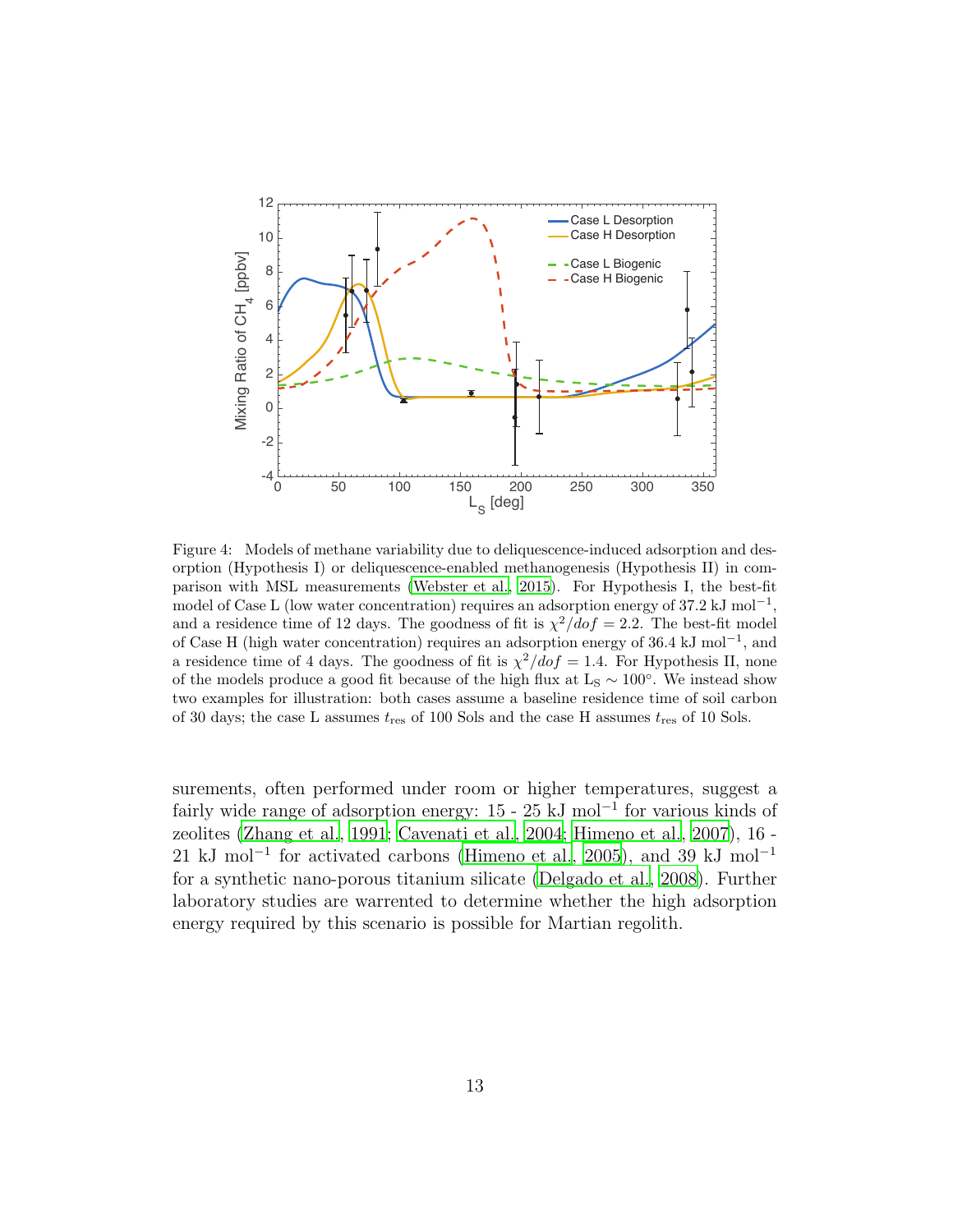# 4. Hypothesis II: biological conversion between organic matter and methane

This scenario postulates extant microorganisms in the regolith, and assumes that in the presence of liquid water and organic compounds, these microorganisms are able to produce methane. Like Hypothesis I, this hypothesis is based on the seasonal deliquescence-efflorescence cycle, but it does not require a large adsorption energy.

This hypothesis is motivated by the recent discovery of organic matter in drill samples of a mudstone in the Yellowknife Bay region of Gale Crater [\(Freissinet et al., 2015\)](#page-21-1). The detected organic matter includes trace-level chlorobenzene  $(C_6H_5Cl)$  and dichloroalkanes  $(C_3H_6Cl_2)$  in the evolved gases, whose precursors are suggested to be benzenecarboxylates and aliphatic hydrocarbons. Benzene rings are hard to break, but one may imagine microorganisms instead use the aliphatic hydrocarbons by performing the following hydrogenation reaction

<span id="page-13-1"></span><span id="page-13-0"></span>
$$
C_3H_8 + 2H_2 \longrightarrow 3CH_4 \tag{C.1}
$$

which is exothermic  $(\Delta_r G^{\circ} = -129.0 \text{ kJ mol}^{-1})$ . Alternatively, methanogens could directly source carbon from the atmosphere

$$
CO_2 + 4H_2 \longrightarrow CH_4 + 2H_2O \tag{C2}
$$

The source of hydrogen for this metabolism is photochemical dissociation of water vapor in the atmosphere [\(Weiss et al.](#page-28-2), [2000\)](#page-28-2). We imagine yeastlike microorganisms performing the biochemical reactions above in liquid solutions formed by deliquescence of perchlorate salts.

On Earth, methanogenesis occurs as a result of oxygen-depleted decomposition of organic C compounds, and consume acetate  $(\text{CH}_3\text{COOH})$  to produce  $\text{CH}_4$  and  $\text{CO}_2$ , or  $\text{CO}_2$  and  $\text{H}_2$  to produce  $\text{CH}_4$  and  $\text{H}_2\text{O}$  [\(Whalen](#page-28-5), [2005](#page-28-5)). The present-day production of  $\text{CH}_4$  predominantly occurs in waterlogged, oxygen-depleted (anaerobic) environments. Temperature is a limiting factor to methanogenesis:  $\text{CH}_4$  emissions from soils have been found to vary exponentially as a function of temperature [\(Van Hulzen et al., 1999](#page-27-5); [Bloom et al.](#page-19-4), [2010;](#page-19-4) [Yvon-Durocher et al., 2014\)](#page-28-6). Other factors that influence the production of  $\text{CH}_4$  in oxygen-depleted environments include soil pH and redox potential [\(Bloom et al., 2012\)](#page-19-5).

Life is known to exist in highly salty and highly saline environments on Earth [\(Boetius and Joye, 2009;](#page-19-6) [Stueken et al.](#page-27-6), [2015\)](#page-27-6). However, it is doubtful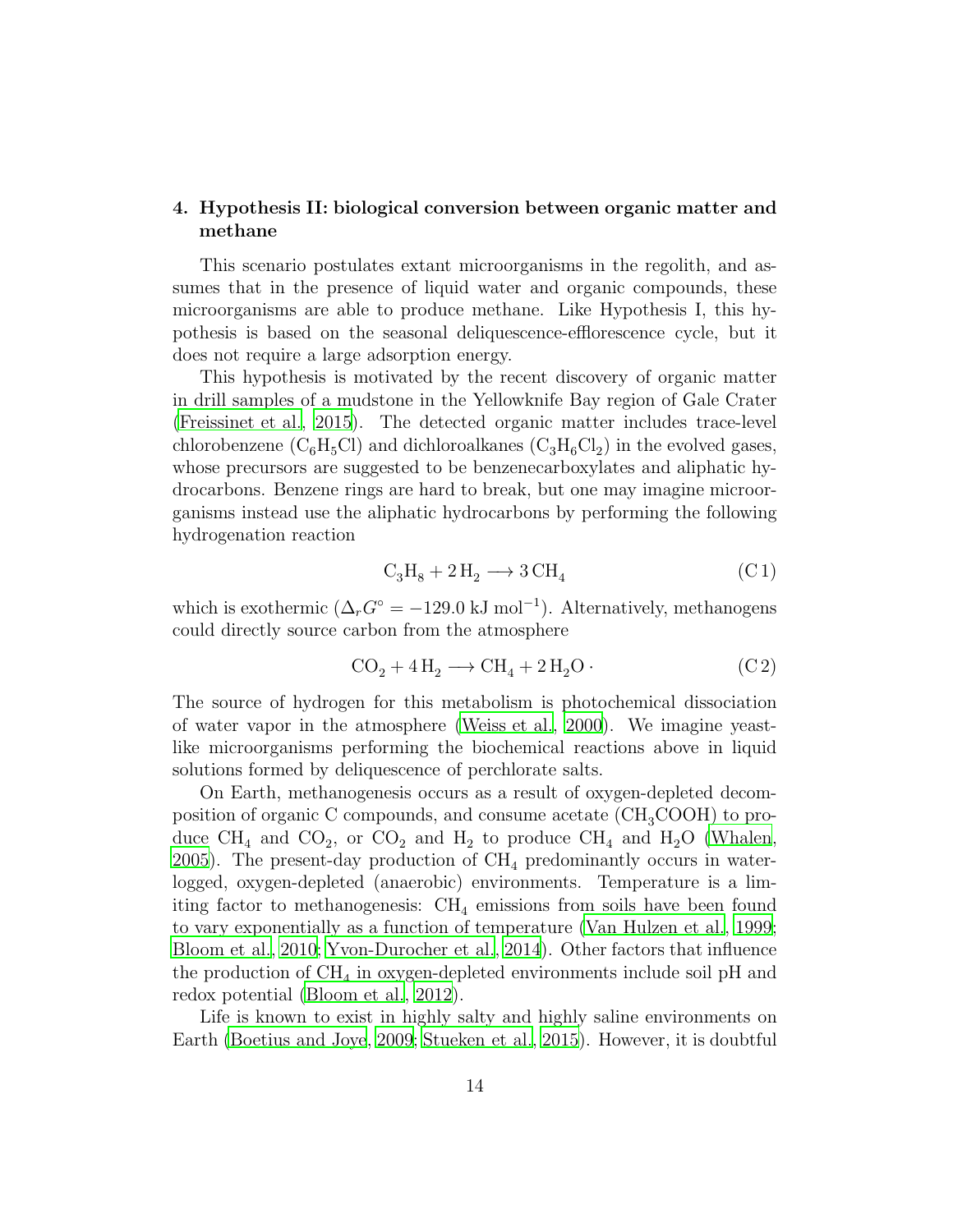that any terrestrial microorganisms, even those living in highly saline environments, can live in an eutectic brine of Ca perchlorate on Mars, because the water activity on Mars would be too low [\(Rummel et al., 2014](#page-25-5)). Phenomenologically, and as a bold assumption, we consider the possibility that Martian life has developed biological mechanism that allows functioning in such a harsh environment.

Assuming methanogenesis occurs in Gale Crater, we model

$$
\frac{dM_{\text{CH}_4}}{dt} = F_{\text{Background}} - \frac{M_{\text{CH}_4}}{t_{\text{res}}} + F_{\text{Method}}.\tag{7}
$$

Here,  $t_{\text{res}}$  includes not only horizontal transport and physical adsorption, but also conversion from methane back to organic matter, probably by methan-otrophs (see Figure [5\)](#page-15-0), given that  $\text{CH}_4$  oxidation in aerobic and anaerobic environments is a source of C and energy for terrestrial methanotrophs [\(Whalen, 2005](#page-28-5); [Treude et al., 2007](#page-27-7)).  $F_{\text{Method}}$  is the methane flux produced by methanogens, which is modeled as

<span id="page-14-0"></span>
$$
F_{\text{Method}} = \frac{C\rho_s}{t_0} \int_{\text{Deliquescence}} Q_{10}^{\frac{T-273.15}{10}} dz,
$$
 (8)

where  $C = 5 \times 10^{-8}$  kg/kg is the soil content of aliphatic hydrocarbons,  $t_0$  is the baseline residence time of organic carbon at 0 °C, and  $Q_{10}$  is an exponential temperature dependence constant. Equation  $(8)$  implies that  $t_0$ , together with the temperature and the liquid water availability in the soil, determines the residence time of organic carbon in the soil. The measured and modeled biological residence times of carbon in anaerobic environments span across several orders of magnitude (from 30 days for root exudates to  $5 \times 10^5$  days for soil carbon [\(Miyajima et al., 1997](#page-25-6); [Bridgham et al., 1998](#page-19-7); [Wania et al.](#page-28-7), [2010\)](#page-28-7)). We choose  $Q_{10} = 2$ , broadly consistent with terrestrial biological methane emission studies [\(Bloom et al., 2010;](#page-19-4) [Wania et al.](#page-27-8), [2013](#page-27-8); [Yvon-Durocher et al., 2014\)](#page-28-6).

The deliquescence-enabled methanogenesis can produce the methane spikes during the southern winter as measured by MSL, but cannot produce the rapid drop-off at  $L_S \sim 100^\circ$  (Figure [4\)](#page-12-0). Compared with Hypothesis I, the methane spikes predicted by the methanogenesis model are later in the season. This is simply because the methane emission flux here is proportional to the thickness of the deliquescent soil, while the methane flux due to desorption is proportional to the derivative of that. For the same reason, this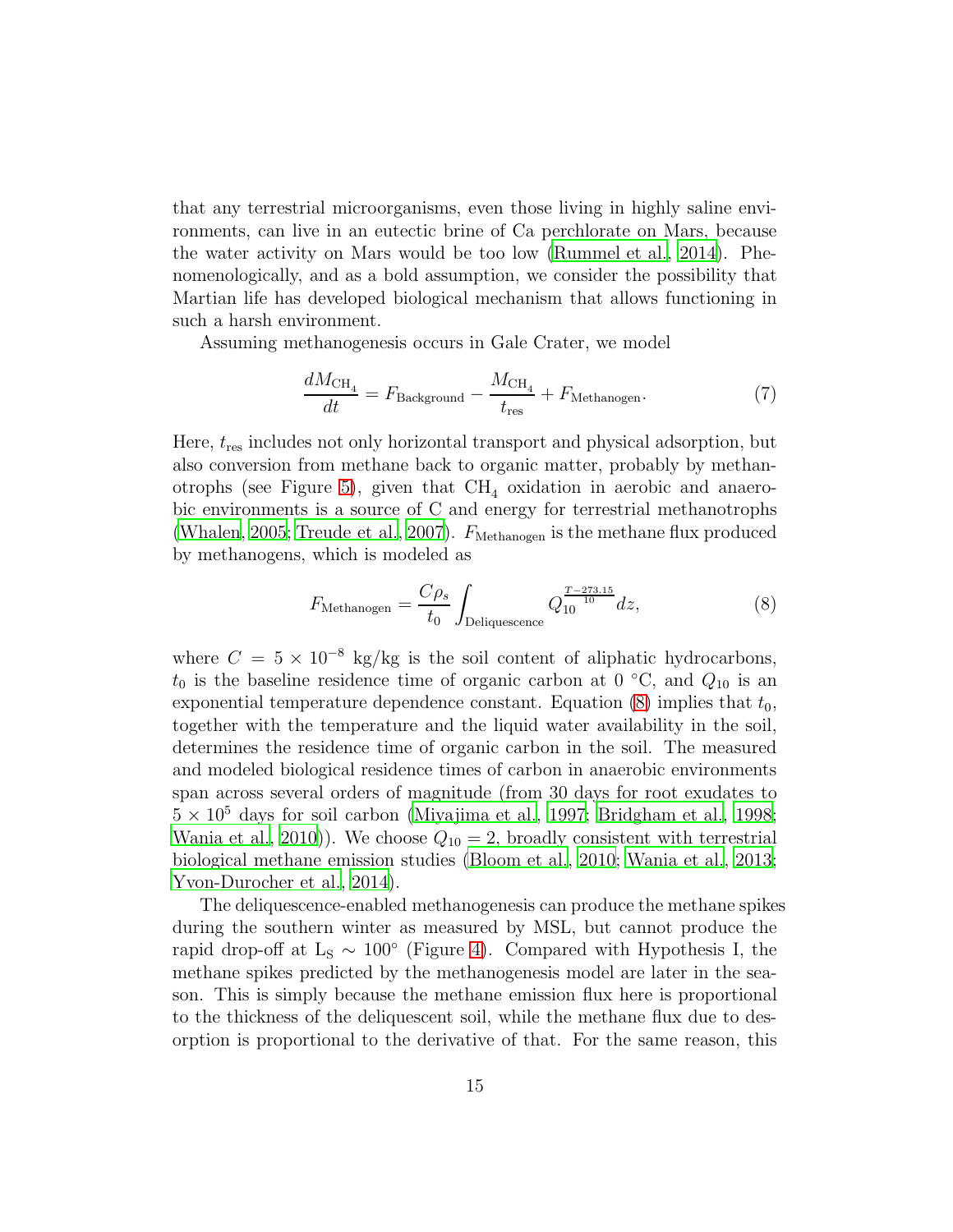

<span id="page-15-0"></span>Figure 5: Schematic illustration of time scales in Hypothesis II: biological conversion between organic matter and methane.

hypothesis is not directly consistent with the firm non-detection of elevated methane at  $L_s \sim 100^\circ$  or  $L_s \sim 150^\circ$ , during which the subsurface soil remains wet. It is however possible that MSL was not downstream of the methane source during this period.

A high surface water concentration, and then a large thickness of deliquescent soil during winter is probably necessary for methanogenesis to produce the 7-ppb methane spikes. Figure [6](#page-16-0) shows the parameter ranges that produce the strength of the spikes. Additionally, one needs to consider replenishment of organic carbon in the soil. The methane production rate is controlled by the baseline residence time of soil carbon  $(t_0)$ , which is a free parameter in the model. The atmospheric residence time of methane  $(t_{res})$  needs to be shorter than the lifetime of the organic carbon in the soil to ensure replenishment, if the main source of carbon of the methanogens is the soil organic carbon (Reaction [C 1\)](#page-13-0). In the model we find this condition corresponds to  $t_{\text{res}} < 20 - 120 \times t_0$ , shown as a dashed line in Figure [6.](#page-16-0) Using this condition, we find that it is only marginally possible to produce the 7-ppb methane spikes in case L (low water concentration), while producing the methane spikes in case H (high water concentration) is much easier. If the methanogens directly source carbon from the  $CO<sub>2</sub>$  atmosphere (Reaction [C 2\)](#page-13-1), the atmospheric residence time of methane can be longer and the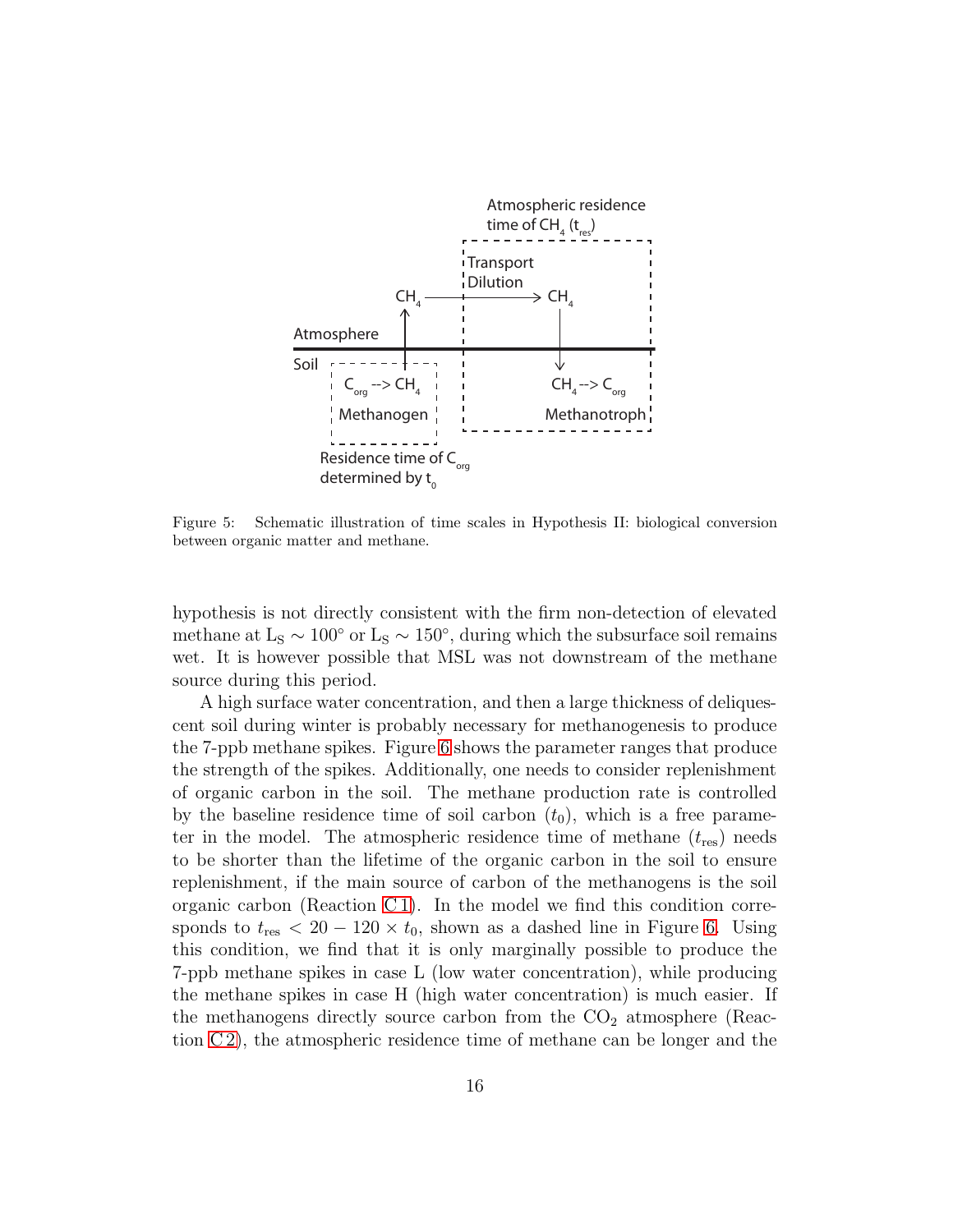

<span id="page-16-0"></span>Figure 6: Parameter ranges for the local atmospheric residence time of methane  $(t_{res})$ and the baseline residence time of soil carbon  $(t_0)$  that produce a  $7\pm 2$  ppb methane spike at L<sub>S</sub>  $\sim 100^{\circ}$  as measured by MSL.

methane spikes are more readily fit by this scenario.

## 5. Hypothesis III: Outbursts from subsurface permanent aquifer

Another possibility is that the elevated methane measured by TLS represents sources of "new" methane emerging from a deep subsurface aquifer. The sources of methane may include subsurface gas-water-rock chemistry and microbial methanogenesis [\(Lyons et al., 2005](#page-24-0); [Atreya et al., 2007](#page-19-0)), with the difference being that biological methanogenesis is much faster than gaswater-rock reactions [\(Yung et al.](#page-28-8), [2010\)](#page-28-8). Such a source of methane, along with cometary and meteoric sources, may be necessary to balance the loss of atmospheric methane due to UV photolysis over a time scale of a few hundred years.

A subsurface aquifer may exist at a depth of 5 km assuming a geothermal gradient of 10 K/km [\(Solomon and Head, 1990](#page-26-7); [Clifford et al., 2010\)](#page-20-9). The aquifer can be partially sealed by an ice or clathrate layer to produce bursts of methane, in similar ways as the terrestrial arctic tundra. The arctic tundra is one of the major sources of methane for Earth's atmosphere. Concentrated bursts of methane have been observed at tundra sites in late fall as the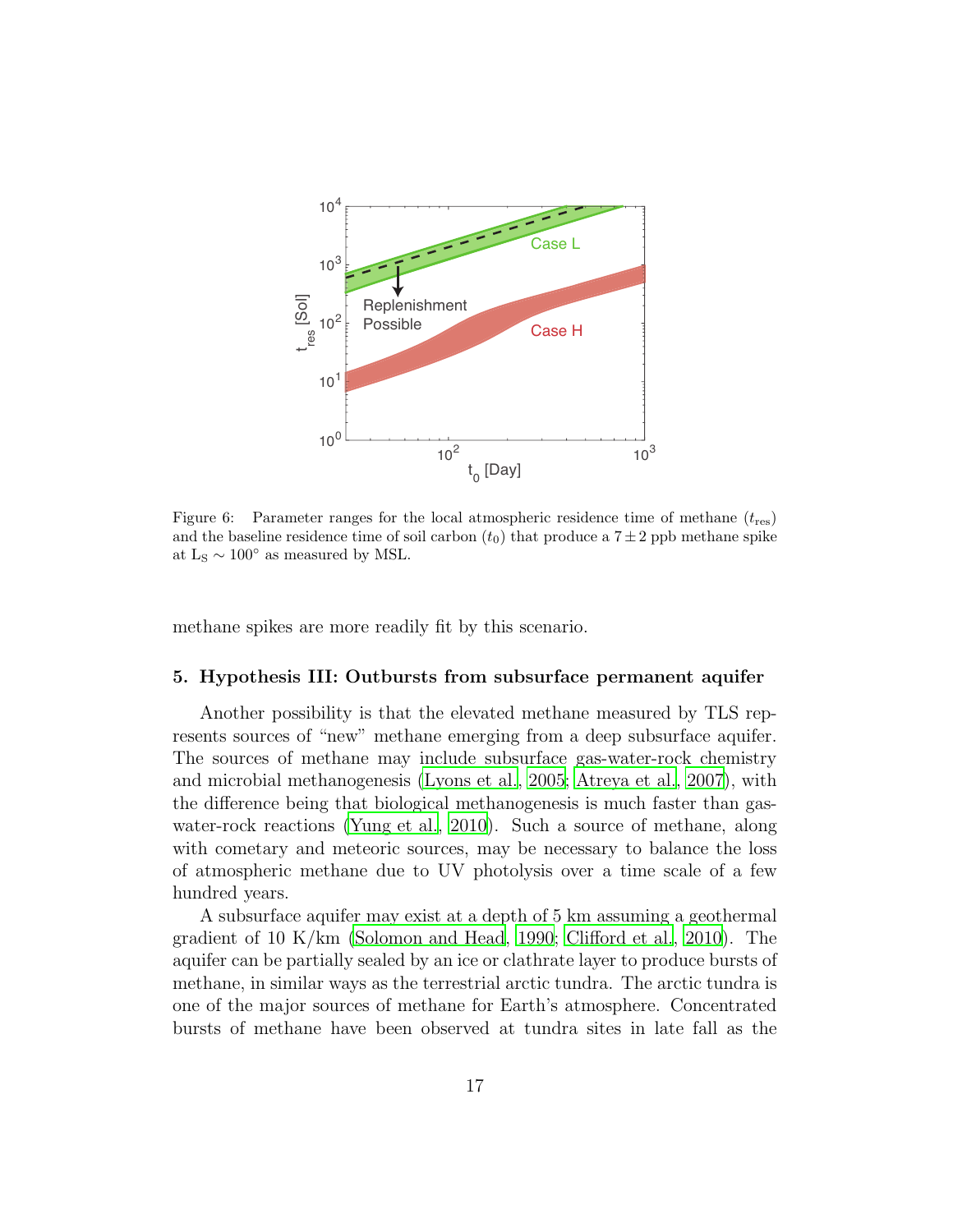seasonally thawed active layer refreezes, forcing sub-surface methane into the atmosphere [\(Mastepanov et al.](#page-24-8), [2008](#page-24-8)), and during the spring freeze-thaw transition when subsurface methane trapped by the frozen surface escapes [\(Song et al.](#page-26-8), [2012](#page-26-8)). The fall and spring bursts are transitory (occurring only for a < 10-day window immediately surrounding the freeze-thaw transition) and episodic (they do not occur every season), and the magnitude of the emissions is highly variable.

On Mars, however, if the methane was released deep from the subsurface, this release should be sporadic and have no seasonality. This is because the seasonal variations of temperature and relative humidity damp out at a depth of a few meters (Figure [1\)](#page-5-0), and the condition of the permanent aquifer is not controlled by surface conditions. Other geological processes may trigger the subsurface methane to be vented out, such as seepage from mud volcanoes (e.g., [Etiope et al., 2011](#page-20-10); [Komatsu et al., 2011](#page-23-8)).

The source of methane emission in this scenario must be localized, because on the mass balance calculation in  $\S$  1. A source of methane close to MSL that emits ∼ 7 ppb of methane over a small area could be the cause of the methane spike, while the subsequent decrease back to the background level would be easily explained by the dispersal of the methane into the rest of the atmosphere. The small amount of methane released would have very little effect on the carbon budget of the rest of the atmosphere. It is an open question what areas of Mars would be amenable to such localized methane releases.

#### 6. Conclusion and Prospects

We propose the first working theories that explain the sub-annual variability of atmospheric methane abundance in Gale Crater, in the form of three testable hypotheses. First, adsorption of methane in the regolith up to a few tens cm depth, and its release driven by deliquescence during the winter, can explain the apparent methane variability. This scenario requires an adsorption energy 2-fold higher than laboratory measurements on Mars regolith analogs. Second, biological conversion from organic matter to methane in the regolith by microorganisms in perchlorate solutions can produce the magnitude of the methane spikes. However, this model cannot produce the rapid drop-off of the methane abundance at  $L<sub>S</sub> \sim 100<sup>°</sup>$ , and likely requires a daytime water concentration higher than standard Mars atmospheric models. Third, the methane spikes may come from a deep subsurface aquifer,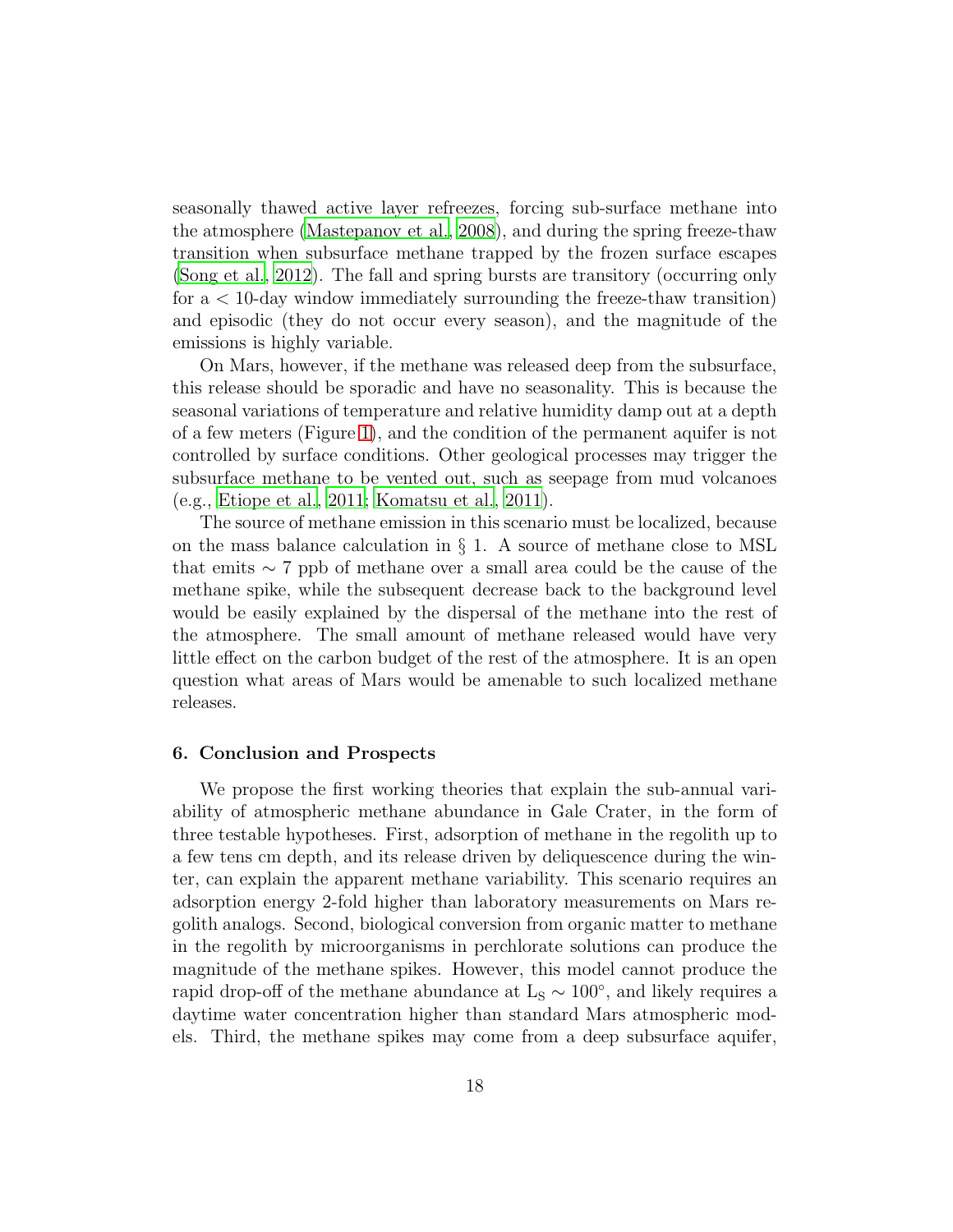representing new methane to the atmosphere. Emitted intermittently, this methane may be the methane that maintains the 0.7-ppb background on a time scale of several hundred years, if the footprint of the emission is small.

Any of the three hypotheses, if confirmed, leads to profound ramification in our understanding of Mars as an active and potentially habitable world. If adsorption and desorption by regolith modulates atmospheric methane in Gale Crater, greater variability can be expected for higher latitudes, where perchlorate also exists [\(Hecht et al., 2009\)](#page-22-3) and deliquescence may occur for a larger fraction of the surface [\(Martinez and Renno](#page-24-4), [2013\)](#page-24-4). The methane variability suggested on the basis of telescopic observations [\(Mumma et al.](#page-25-0), [2009](#page-25-0)), though debated [\(Zahnle et al., 2011\)](#page-28-0), could be explained in this way. Both the first and the second hypothesis work better when the daytime water concentration at the surface is high. If true, these scenarios warrant further investigation of the boundary layer dynamics and water vapor distribution on Mars. Lastly, if the methane spikes are from the deep subsurface, one might ask how lucky MSL has to be to observe the spikes and whether the geographic low of Gale Crater helps.

Continued monitoring of methane by MSL will test these hypotheses. The first two hypotheses predict the methane variability is seasonal and should repeat annually. The peak of the methane abundance occurs in different seasons between the two hypotheses, with the adsorption-desorption model in the early winter and the methanogenesis model in the later winter. We caution that observing the repeated signals, even if either of the hypotheses is true, can be hard because of the changing wind patterns and the rover location. The last hypothesis predicts the methane spikes are sporadic. Meanwhile, our investigations of the three hypotheses call for laboratory studies of gas adsorption and desorption during deliquescence, as well as further laboratory studies of the adsorption energy of methane for fine, porous silicate materials. Finally, future in situ Mars exploration may conduct improved characterization of the daytime water vapor concentration at the surface and measurement of the water's isotopic signatures will further constrain the rate of the atmosphere-regolith exchange, and reveal the smoking gun of a nearsurface methane reservoir.

## Acknowledgement

Support for this work was partially provided by NASA through Hubble Fellowship grant #51332.01 awarded by the Space Telescope Science Insti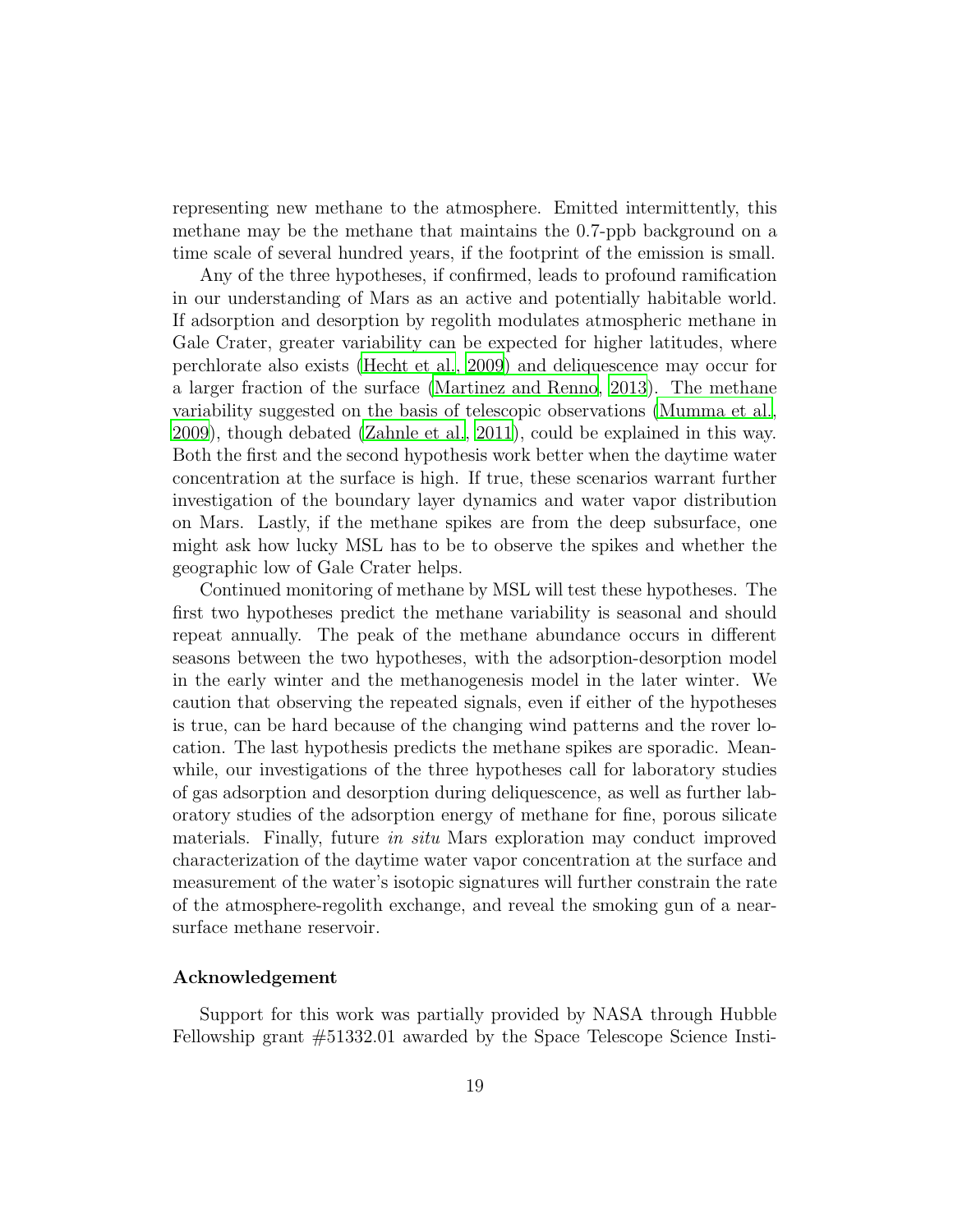tute, which is operated by the Association of Universities for Research in Astronomy, Inc., for NASA, under contract NAS 5-26555. YLY was supported in part by an NAI Virtual Planetary Laboratory grant from the University of Washington to the Jet Propulsion Laboratory and California Institute of Technology. The research was carried out at the Jet Propulsion Laboratory, California Institute of Technology, under a contract with the National Aeronautics and Space Administration.

## Reference

- <span id="page-19-0"></span>Atreya, S. K., Mahaffy, P. R., Wong, A.-S., 2007. Methane and related trace species on mars: Origin, loss, implications for life, and habitability. Planetary and Space Science 55  $(3)$ ,  $358 - 369$ .
- <span id="page-19-3"></span>Ballou, E. V., Wood, P. C., Feb. 1978. Chemical interpretation of Viking Lander 1 life detection experiment. Nature 271, 644–645.
- <span id="page-19-1"></span>Blamey, N. J., Parnell, J., McMahon, S., Mark, D. F., Tomkinson, T., Lee, M., Shivak, J., Izawa, M. R., Banerjee, N. R., Flemming, R. L., 2015. Evidence for methane in martian meteorites. Nature Communications 6.
- <span id="page-19-5"></span>Bloom, A., Palmer, P., Fraser, A., Reay, D., 2012. Seasonal variability of tropical wetland ch 4 emissions: the role of the methanogen-available carbon pool. Biogeosciences 9 (8), 2821–2830.
- <span id="page-19-4"></span>Bloom, A. A., Palmer, P. I., Fraser, A., Reay, D. S., Frankenberg, C., 2010. Large-scale controls of methanogenesis inferred from methane and gravity spaceborne data. Science 327 (5963), 322–325.
- <span id="page-19-6"></span>Boetius, A., Joye, S., 2009. Thriving in salt. Science 324 (5934), 1523–1525.
- <span id="page-19-2"></span>Boston, P. J., Ivanov, M. V., McKay, C. P., Feb. 1992. On the possibility of chemosynthetic ecosystems in subsurface habitats on Mars. Icarus 95, 300–308.
- <span id="page-19-7"></span>Bridgham, S. D., Updegraff, K., Pastor, J., 1998. Carbon, nitrogen, and phosphorus mineralization in northern wetlands. Ecology 79 (5), 1545– 1561.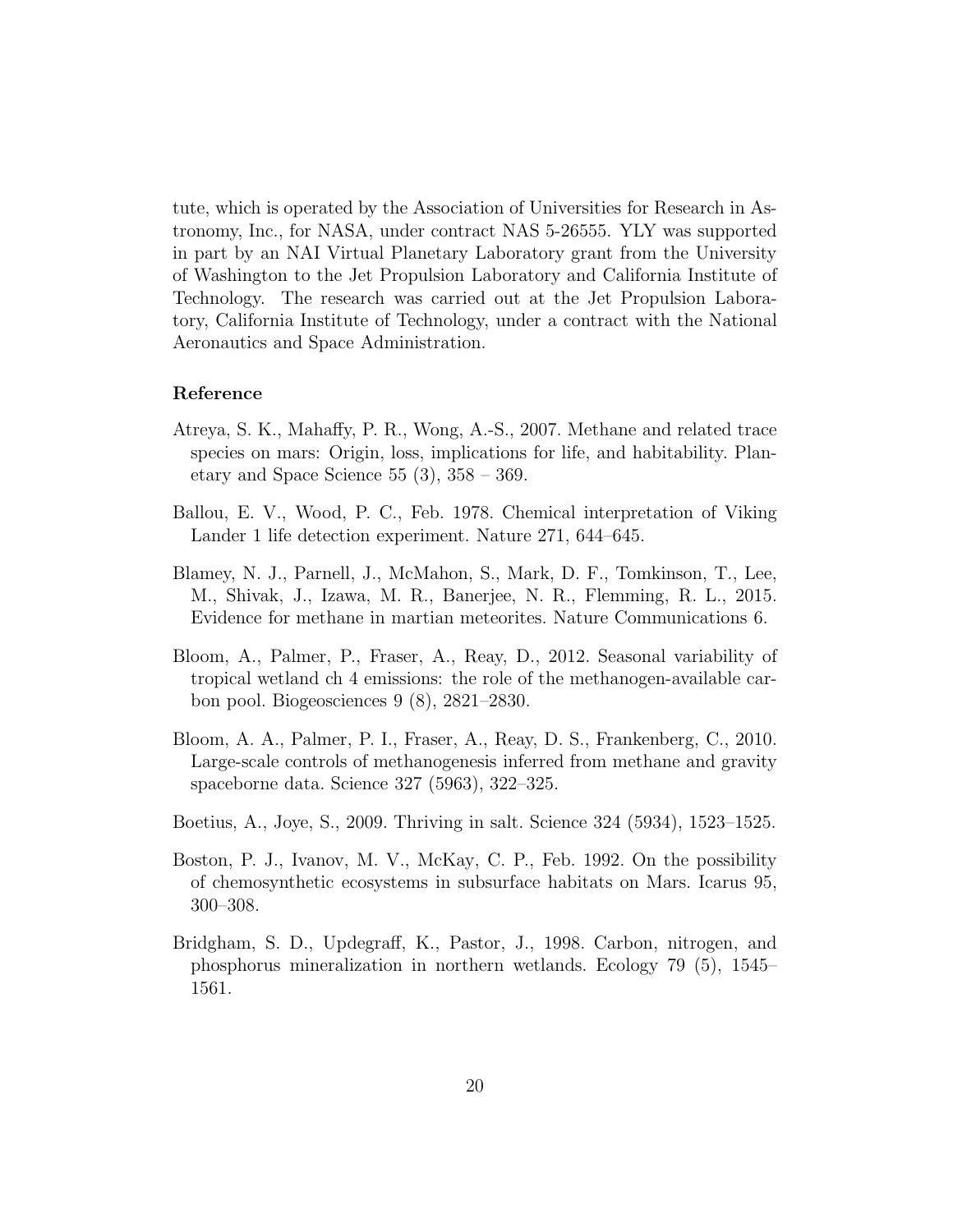- <span id="page-20-7"></span>Cavenati, S., Grande, C. A., Rodrigues, A. E., 2004. Adsorption equilibrium of methane, carbon dioxide, and nitrogen on zeolite 13x at high pressures. Journal of Chemical & Engineering Data 49 (4), 1095–1101.
- <span id="page-20-2"></span>Chapelle, F. H., O'Neill, K., Bradley, P. M., Methé, B. A., Ciufo, S. A., Knobel, L. L., Lovley, D. R., Jan. 2002. A hydrogen-based subsurface microbial community dominated by methanogens. Nature 415, 312–315.
- <span id="page-20-1"></span>Chassefière, E., Leblanc, F., 2011. Constraining methane release due to serpentinization by the observed d/h ratio on mars. Earth and Planetary Science Letters 310 (34), 262 – 271.
- <span id="page-20-9"></span>Clifford, S. M., Lasue, J., Heggy, E., Boisson, J., McGovern, P., Max, M. D., 2010. Depth of the martian cryosphere: Revised estimates and implications for the existence and detection of subpermafrost groundwater. Journal of Geophysical Research: Planets 115 (E7), n/a–n/a, e07001.
- <span id="page-20-8"></span>Delgado, J. A., Uguina, M. A., Agueda, V. I., Garca-Sanz, A., 2008. Adsorption and diffusion parameters of methane and nitrogen on microwavesynthesized ets-4. Langmuir 24 (12), 6107–6115.
- <span id="page-20-5"></span>Edgett, K. S., Christensen, P. R., 1991. The particle size of martian aeolian dunes. Journal of Geophysical Research: Planets 96 (E5), 22765–22776.
- <span id="page-20-10"></span>Etiope, G., Oehler, D., Allen, C., 2011. Methane emissions from earths degassing: Implications for mars. Planetary and Space Science 59 (23), 182 – 195, methane on Mars: Current Observations, Interpretation and Future Plans.
- <span id="page-20-3"></span>Etiope, G., Sherwood Lollar, B., 2013. Abiotic methane on earth. Reviews of Geophysics 51 (2), 276–299.
- <span id="page-20-6"></span>Fanale, F. P., Cannon, W. A., Apr. 1971. Adsorption on the Martian Regolith. Nature 230, 502–504.
- <span id="page-20-4"></span>Fischer, E., Martnez, G. M., Elliott, H. M., Renn, N. O., 2014. Experimental evidence for the formation of liquid saline water on mars. Geophysical Research Letters 41 (13), 4456–4462.
- <span id="page-20-0"></span>Formisano, V., Atreya, S., Encrenaz, T., Ignatiev, N., Giuranna, M., 2004. Detection of methane in the atmosphere of mars. Science 306 (5702), 1758– 1761.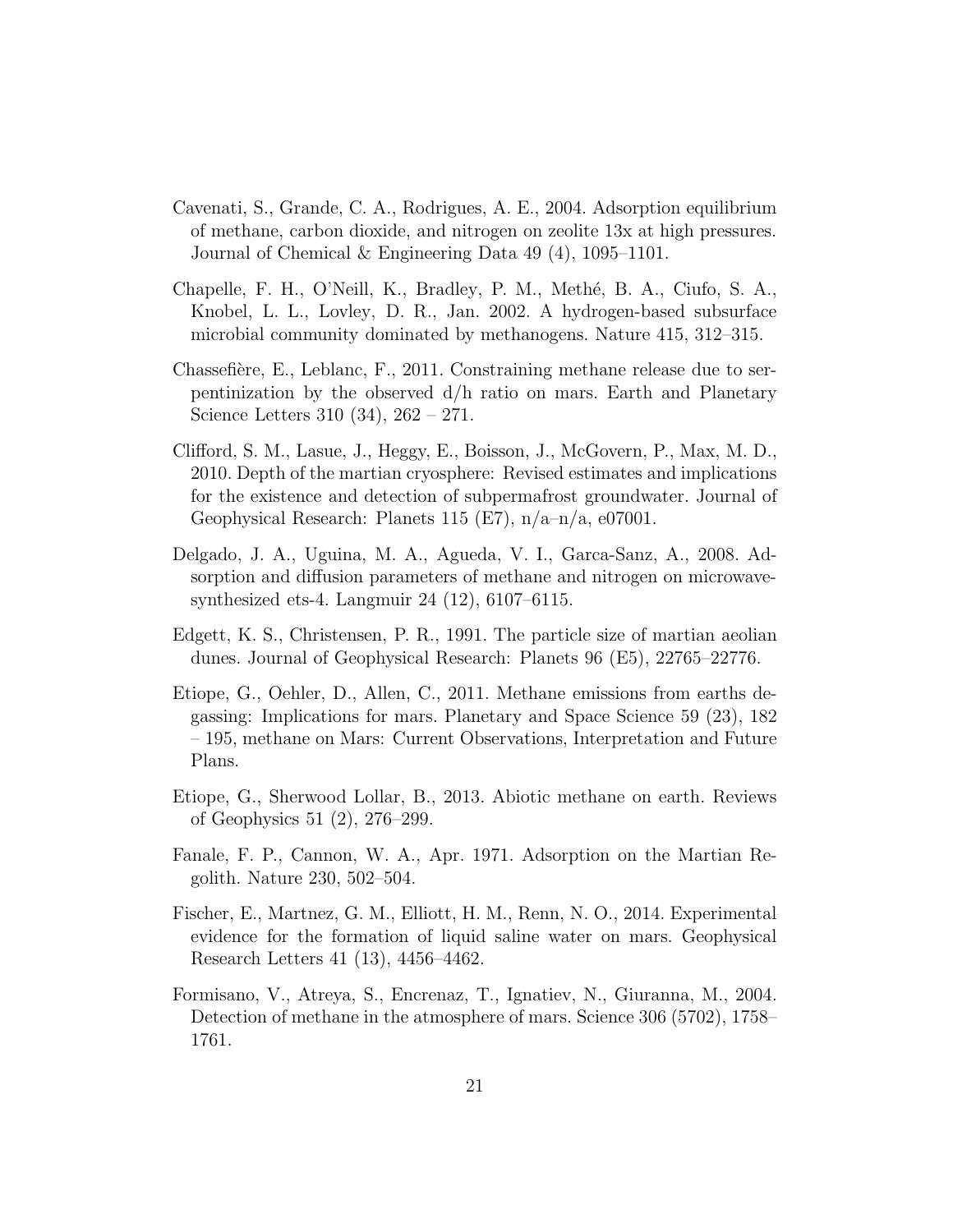- <span id="page-21-1"></span>Freissinet, C., Glavin, D. P., Mahaffy, P. R., Miller, K. E., Eigenbrode, J. L., Summons, R. E., Brunner, A. E., Buch, A., Szopa, C., Archer, P. D., Franz, H. B., Atreya, S. K., Brinckerhoff, W. B., Cabane, M., Coll, P., Conrad, P. G., Des Marais, D. J., Dworkin, J. P., Fairn, A. G., Franois, P., Grotzinger, J. P., Kashyap, S., ten Kate, I. L., Leshin, L. A., Malespin, C. A., Martin, M. G., Martin-Torres, F. J., McAdam, A. C., Ming, D. W., Navarro-Gonzlez, R., Pavlov, A. A., Prats, B. D., Squyres, S. W., Steele, A., Stern, J. C., Sumner, D. Y., Sutter, B., Zorzano, M.-P., the MSL Science Team, 2015. Organic molecules in the sheepbed mudstone, gale crater, mars. Journal of Geophysical Research: Planets 120 (3), 495–514.
- <span id="page-21-0"></span>Fries, M., Christou, A., Archer, D., Conrad, P., Cooke, W., Eigenbrode, J., ten Kate, I. L., Matney, M., Niles, P., Sykes, M., Steele, A., Treiman, A., AUG 2015. A METEOR SHOWER ORIGIN FOR MAR-TIAN METHANE. METEORITICS & PLANETARY SCIENCE 50 (1, SI), 78th Annual Meeting of the Meteoritical-Society, Berkeley, CA, JUL 27-31, 2015.
- <span id="page-21-4"></span>Glavin, D. P., Freissinet, C., Miller, K. E., Eigenbrode, J. L., Brunner, A. E., Buch, A., Sutter, B., Archer, P. D., Atreya, S. K., Brinckerhoff, W. B., Cabane, M., Coll, P., Conrad, P. G., Coscia, D., Dworkin, J. P., Franz, H. B., Grotzinger, J. P., Leshin, L. A., Martin, M. G., McKay, C., Ming, D. W., Navarro-Gonzlez, R., Pavlov, A., Steele, A., Summons, R. E., Szopa, C., Teinturier, S., Mahaffy, P. R., 2013. Evidence for perchlorates and the origin of chlorinated hydrocarbons detected by sam at the rocknest aeolian deposit in gale crater. Journal of Geophysical Research: Planets 118 (10), 1955–1973.
- <span id="page-21-3"></span>Gomez-Elvira, J., Armiens, C., Carrasco, I., Genzer, M., Gmez, F., Haberle, R., Hamilton, V. E., Harri, A.-M., Kahanp, H., Kemppinen, O., Lepinette, A., Martn Soler, J., Martn-Torres, J., Martnez-Fras, J., Mischna, M., Mora, L., Navarro, S., Newman, C., de Pablo, M. A., Peinado, V., Polkko, J., Rafkin, S. C. R., Ramos, M., Renn, N. O., Richardson, M., Rodrguez-Manfredi, J. A., Romeral Planell, J. J., Sebastin, E., de la Torre Jurez, M., Torres, J., Urqu, R., Vasavada, A. R., Verdasca, J., Zorzano, M.-P., 2014. Curiosity's rover environmental monitoring station: Overview of the first 100 sols. Journal of Geophysical Research: Planets 119 (7), 1680–1688.

<span id="page-21-2"></span>Gomez-Elvira, J., Armiens, C., Castaner, L., Domnguez, M., Genzer, M.,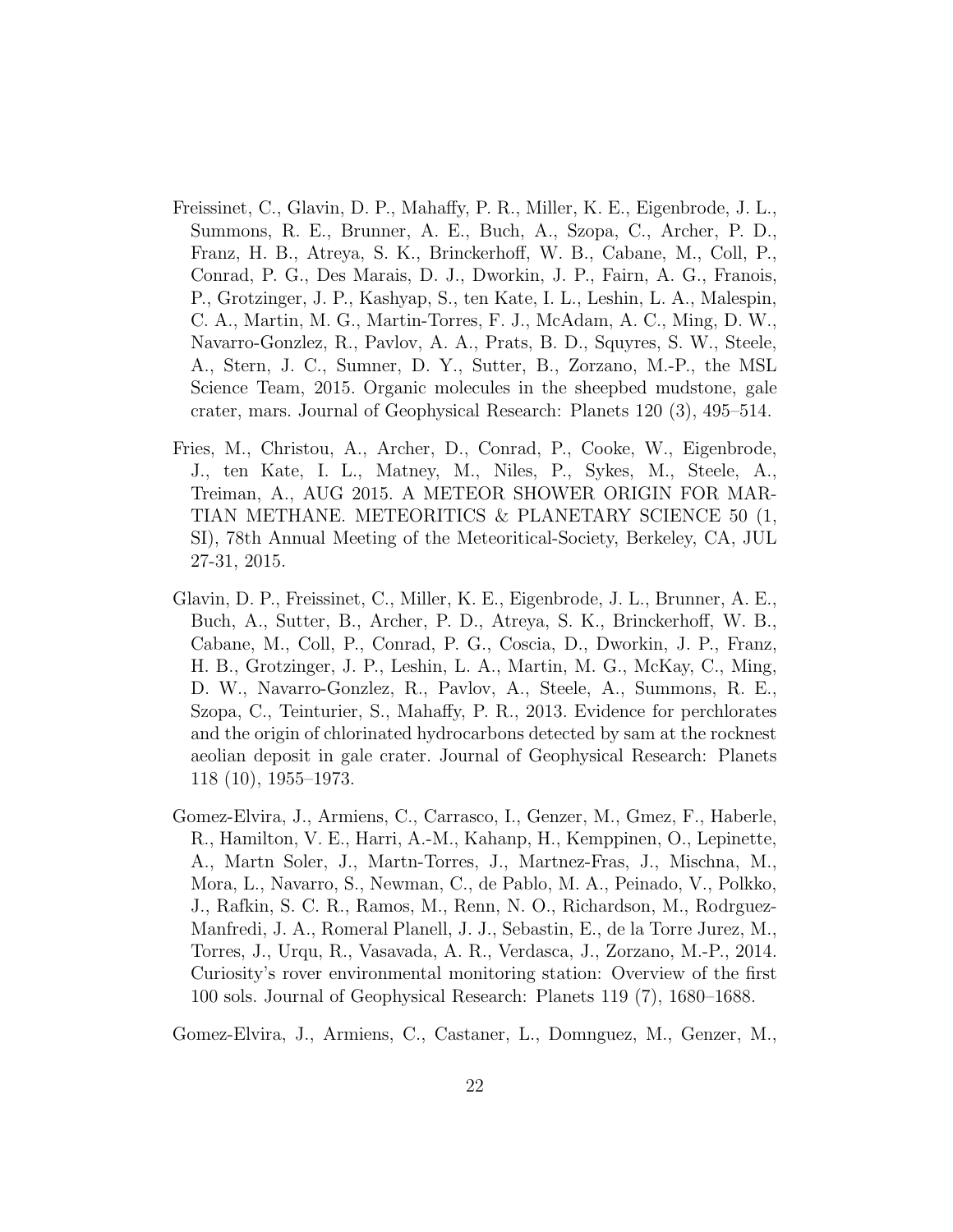Gmez, F., Haberle, R., Harri, A.-M., Jimnez, V., Kahanp, H., Kowalski, L., Lepinette, A., Martn, J., Martnez-Fras, J., McEwan, I., Mora, L., Moreno, J., Navarro, S., de Pablo, M., Peinado, V., Pea, A., Polkko, J., Ramos, M., Renno, N., Ricart, J., Richardson, M., Rodrguez-Manfredi, J., Romeral, J., Sebastin, E., Serrano, J., dela Torre Jurez, M., Torres, J., Torrero, F., Urqu, R., Vzquez, L., Velasco, T., Verdasca, J., Zorzano, M.- P., Martn-Torres, J., 2012. Rems: The environmental sensor suite for the mars science laboratory rover. Space Science Reviews 170 (1-4), 583–640.

- <span id="page-22-5"></span>Gough, R. V., Tolbert, M. A., McKay, C. P., Toon, O. B., 2010. Methane adsorption on a martian soil analog: An abiogenic explanation for methane variability in the martian atmosphere. Icarus  $207(1)$ ,  $165 - 174$ .
- <span id="page-22-1"></span>Greeley, R., Schneid, B. D., 1991. Magma generation on Mars: Amounts, rates, and comparisons with Earth, Moon, and Venus. Science 254 (5034), 996 – 998.
- <span id="page-22-2"></span>Grott, M., Morschhauser, A., Breuer, D., Hauber, E., 2011. Volcanic outgassing of  $CO<sub>2</sub>$  and  $H<sub>2</sub>O$  on Mars. Earth and Planetary Science Letters  $308$   $(34)$ ,  $391 - 400$ .
- <span id="page-22-4"></span>Harri, A.-M., Genzer, M., Kemppinen, O., Gomez-Elvira, J., Haberle, R., Polkko, J., Savijrvi, H., Renn, N., Rodriguez-Manfredi, J. A., Schmidt, W., Richardson, M., Siili, T., Paton, M., Torre-Juarez, M. D., Mkinen, T., Newman, C., Rafkin, S., Mischna, M., Merikallio, S., Haukka, H., Martin-Torres, J., Komu, M., Zorzano, M.-P., Peinado, V., Vazquez, L., Urqui, R., 2014. Mars science laboratory relative humidity observations: Initial results. Journal of Geophysical Research: Planets 119 (9), 2132–2147.
- <span id="page-22-0"></span>Hauber, E., Bro, P., Jagert, F., Jod?owski, P., Platz, T., 2011. Very recent and wide-spread basaltic volcanism on mars. Geophysical Research Letters 38 (10), l10201.
- <span id="page-22-3"></span>Hecht, M. H., Kounaves, S. P., Quinn, R. C., West, S. J., Young, S. M. M., Ming, D. W., Catling, D. C., Clark, B. C., Boynton, W. V., Hoffman, J., DeFlores, L. P., Gospodinova, K., Kapit, J., Smith, P. H., 2009. Detection of perchlorate and the soluble chemistry of martian soil at the phoenix lander site. Science 325 (5936), 64–67.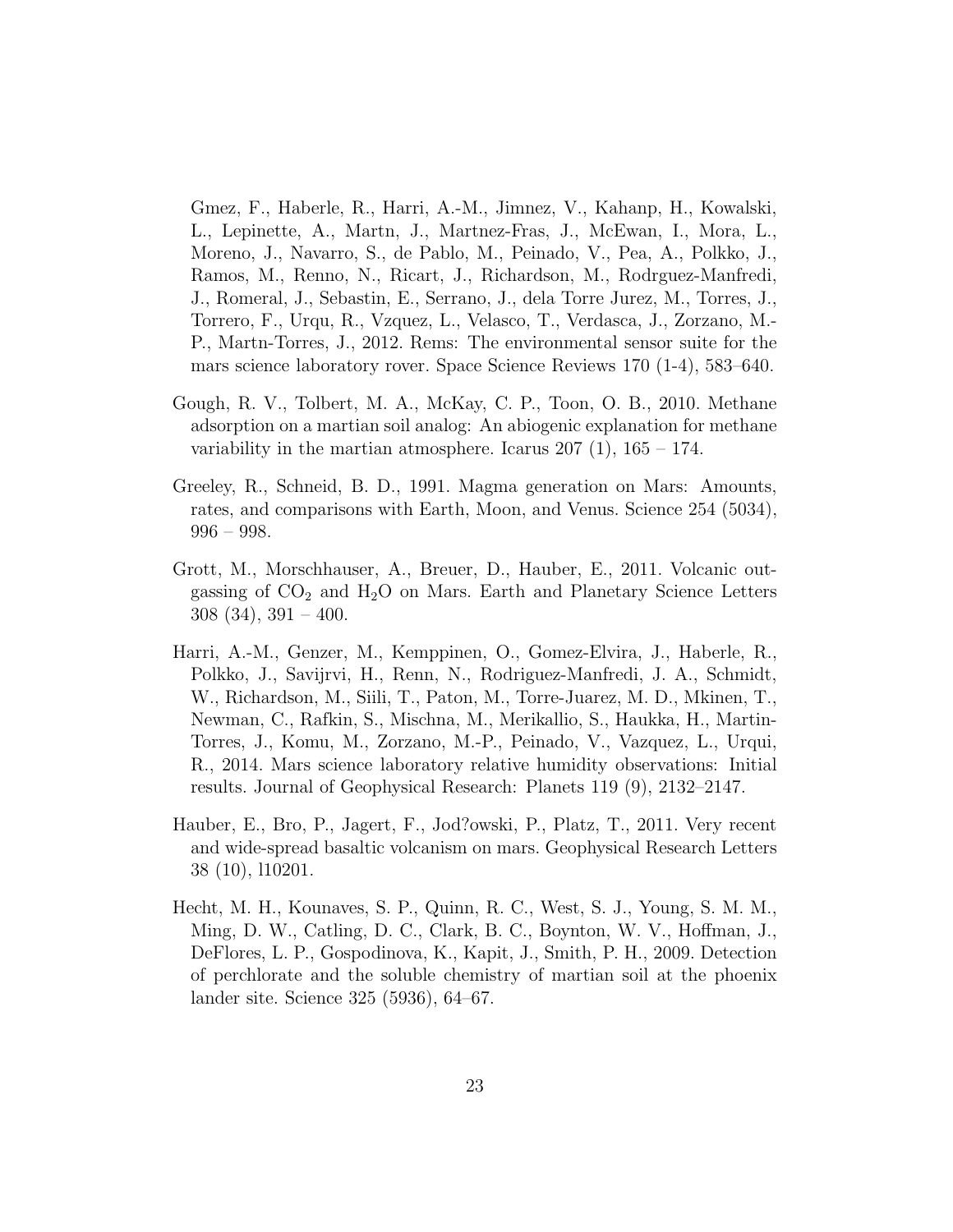- <span id="page-23-7"></span>Himeno, S., Komatsu, T., , Fujita, S., 2005. High-pressure adsorption equilibria of methane and carbon dioxide on several activated carbons. Journal of Chemical & Engineering Data 50 (2), 369–376.
- <span id="page-23-6"></span>Himeno, S., Tomita, T., Suzuki, K., Yoshida, S., 2007. Characterization and selectivity for methane and carbon dioxide adsorption on the all-silica {DD3R} zeolite. Microporous and Mesoporous Materials 98 (13), 62 – 69.
- <span id="page-23-3"></span>Hu, R., Kass, D. M., Ehlmann, B., Yung, Y. L., 2015. Tracing the fate of carbon and the atmospheric evolution of mars. Nature Communications 6, 10003.
- <span id="page-23-1"></span>Keppler, F., Vigano, I., McLeod, A., Ott, U., Früchtl, M., Röckmann, T., Jun. 2012. Ultraviolet-radiation-induced methane emissions from meteorites and the Martian atmosphere. Nature 486, 93–96.
- <span id="page-23-8"></span>Komatsu, G., Ori, G. G., Cardinale, M., Dohm, J. M., Baker, V. R., Vaz, D. A., Ishimaru, R., Namiki, N., Matsui, T., 2011. Roles of methane and carbon dioxide in geological processes on mars. Planetary and Space Science 59 (23), 169 – 181, methane on Mars: Current Observations, Interpretation and Future Plans.
- <span id="page-23-5"></span>Kounaves, S. P., Chaniotakis, N. A., Chevrier, V. F., Carrier, B. L., Folds, K. E., Hansen, V. M., McElhoney, K. M., ONeil, G. D., Weber, A. W., 2014. Identification of the perchlorate parent salts at the phoenix mars landing site and possible implications. Icarus  $232(0)$ ,  $226 - 231$ .
- <span id="page-23-0"></span>Krasnopolsky, V. A., Maillard, J. P., Owen, T. C., 2004. Detection of methane in the martian atmosphere: evidence for life? Icarus 172 (2), 537 – 547.
- <span id="page-23-2"></span>Lefèvre, F., Forget, F., Aug. 2009. Observed variations of methane on Mars unexplained by known atmospheric chemistry and physics. Nature 460, 720–723.
- <span id="page-23-4"></span>Leshin, L. A., Mahaffy, P. R., Webster, C. R., Cabane, M., Coll, P., Conrad, P. G., Archer, P. D., Atreya, S. K., Brunner, A. E., Buch, A., Eigenbrode, J. L., Flesch, G. J., Franz, H. B., Freissinet, C., Glavin, D. P., McAdam, A. C., Miller, K. E., Ming, D. W., Morris, R. V., Navarro-Gonzlez, R., Niles, P. B., Owen, T., Pepin, R. O., Squyres, S., Steele, A., Stern, J. C.,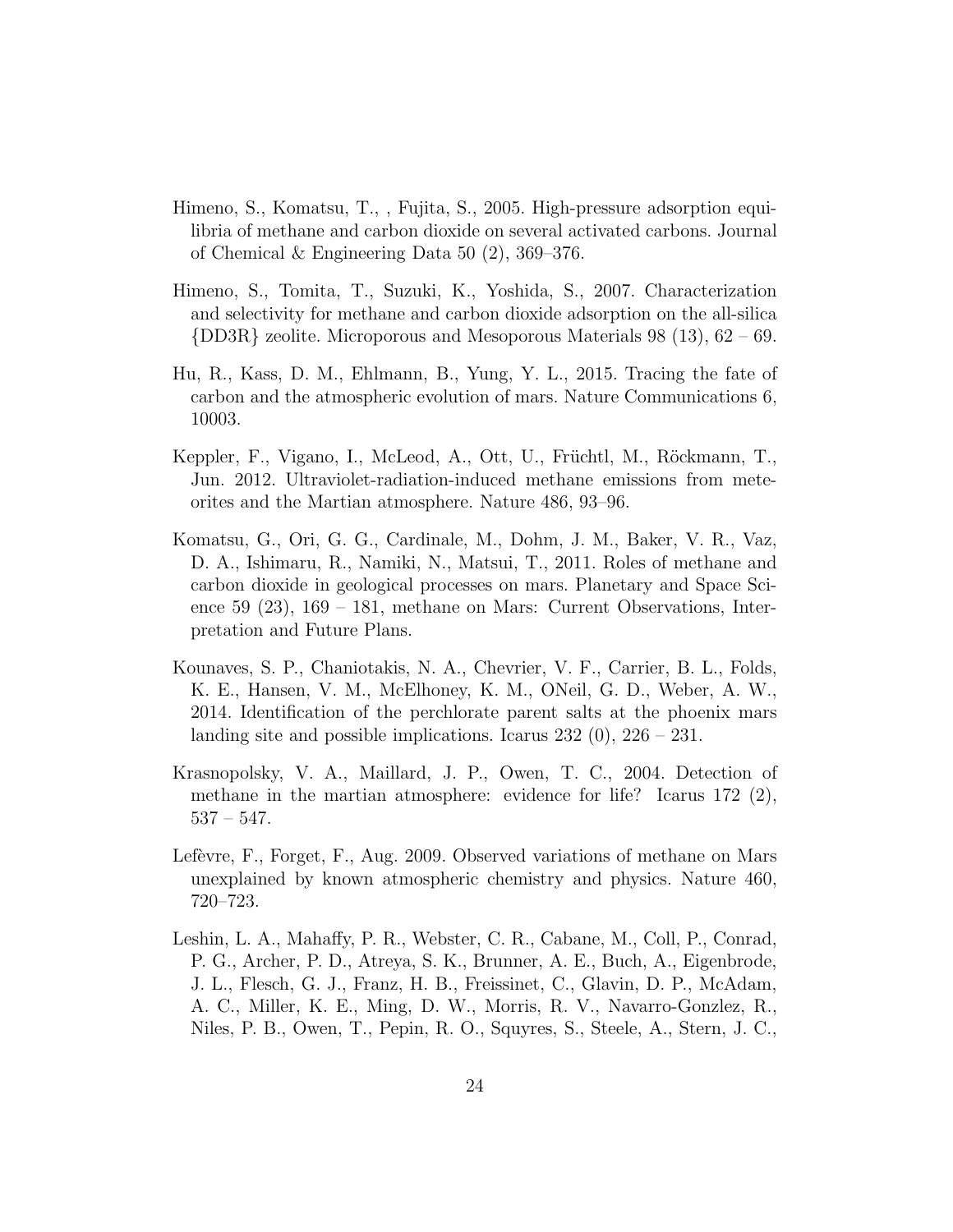Summons, R. E., Sumner, D. Y., Sutter, B., Szopa, C., Teinturier, S., Trainer, M. G., Wray, J. J., Grotzinger, J. P., Team, M. S., 2013. Volatile, isotope, and organic analysis of martian fines with the mars curiosity rover. Science 341 (6153).

- <span id="page-24-0"></span>Lyons, J. R., Manning, C., Nimmo, F., 2005. Formation of methane on mars by fluid-rock interaction in the crust. Geophysical Research Letters 32 (13), l13201.
- <span id="page-24-3"></span>Marion, G., Catling, D., Zahnle, K., Claire, M., 2010. Modeling aqueous perchlorate chemistries with applications to mars. Icarus  $207$  (2),  $675$  – 685.
- <span id="page-24-4"></span>Martinez, G., Renno, N., 2013. Water and brines on mars: Current evidence and implications for msl. Space Science Reviews 175 (1-4), 29–51.
- <span id="page-24-5"></span>Martinez, G. M., Renn, N., Fischer, E., Borlina, C. S., Hallet, B., de la Torre Jurez, M., Vasavada, A. R., Ramos, M., Hamilton, V., Gomez-Elvira, J., Haberle, R. M., 2014. Surface energy budget and thermal inertia at gale crater: Calculations from ground-based measurements. Journal of Geophysical Research: Planets 119 (8), 1822–1838.
- <span id="page-24-1"></span>Martn-Torres, F. J., Zorzano, M.-P., Valentn-Serrano, P., Harri, A.-M., Genzer, M., Kemppinen, O., Rivera-Valentin, E. G., Jun, I., Wray, J., 2015. Transient liquid water and water activity at Gale crater on mars. Nature Geoscience 8 (5), 361.
- <span id="page-24-8"></span>Mastepanov, M., Sigsgaard, C., Dlugokencky, E. J., Houweling, S., Strm, L., Tamstorf, M. P., Christensen, T. R., 2008. Large tundra methane burst during onset of freezing. Nature 456, 628 – 630.
- <span id="page-24-6"></span>Mellon, M. T., Jakosky, B. M., 1993. Geographic variations in the thermal and diffusive stability of ground ice on mars. Journal of Geophysical Research: Planets 98 (E2), 3345–3364.
- <span id="page-24-7"></span>Meslin, P.-Y., Gough, R., Lefvre, F., Forget, F., 2011. Little variability of methane on mars induced by adsorption in the regolith. Planetary and Space Science 59 (23), 247 – 258.
- <span id="page-24-2"></span>Ming, D. W., Archer, P. D., Glavin, D. P., Eigenbrode, J. L., Franz, H. B., Sutter, B., Brunner, A. E., Stern, J. C., Freissinet, C., McAdam, A. C.,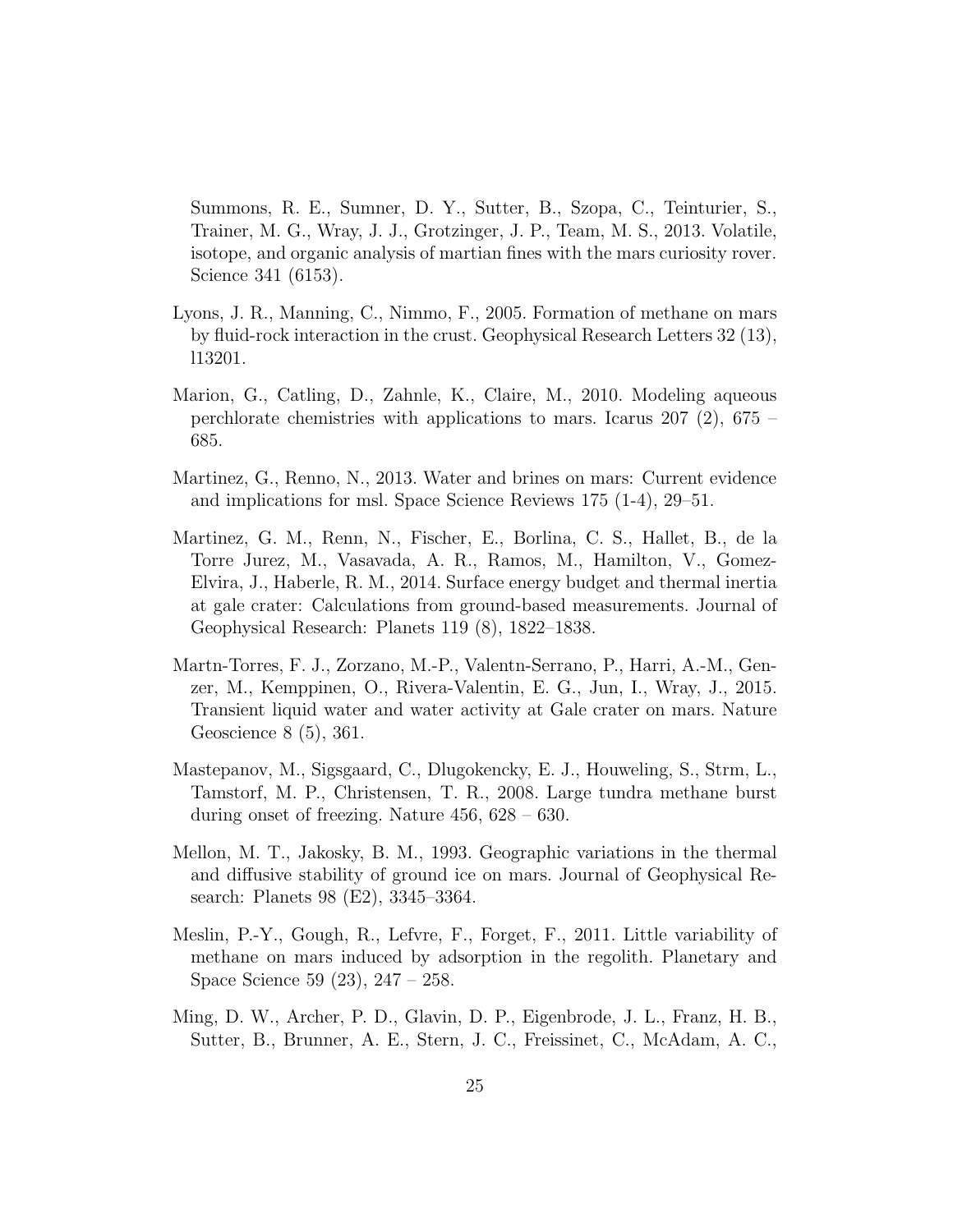Mahaffy, P. R., Cabane, M., Coll, P., Campbell, J. L., Atreya, S. K., Niles, P. B., Bell, J. F., Bish, D. L., Brinckerhoff, W. B., Buch, A., Conrad, P. G., Des Marais, D. J., Ehlmann, B. L., Fairn, A. G., Farley, K., Flesch, G. J., Francois, P., Gellert, R., Grant, J. A., Grotzinger, J. P., Gupta, S., Herkenhoff, K. E., Hurowitz, J. A., Leshin, L. A., Lewis, K. W., McLennan, S. M., Miller, K. E., Moersch, J., Morris, R. V., Navarro-Gonzlez, R., Pavlov, A. A., Perrett, G. M., Pradler, I., Squyres, S. W., Summons, R. E., Steele, A., Stolper, E. M., Sumner, D. Y., Szopa, C., Teinturier, S., Trainer, M. G., Treiman, A. H., Vaniman, D. T., Vasavada, A. R., Webster, C. R., Wray, J. J., Yingst, R. A., Team, M. S., 2014. Volatile and organic compositions of sedimentary rocks in yellowknife bay, gale crater, mars. Science 343 (6169).

- <span id="page-25-6"></span>Miyajima, T., Wada, E., Hanba, Y. T., Vijarnsorn, P., 1997. Anaerobic mineralization of indigenous organic matters and methanogenesis in tropical wetland soils. Geochimica et Cosmochimica Acta 61 (17), 3739–3751.
- <span id="page-25-0"></span>Mumma, M. J., Villanueva, G. L., Novak, R. E., Hewagama, T., Bonev, B. P., DiSanti, M. A., Mandell, A. M., Smith, M. D., Feb. 2009. Strong Release of Methane on Mars in Northern Summer 2003. Science 323, 1041–.
- <span id="page-25-4"></span>Murphy, D. M., Koop, T., 2005. Review of the vapour pressures of ice and supercooled water for atmospheric applications. Quarterly Journal of the Royal Meteorological Society 131 (608), 1539–1565.
- <span id="page-25-1"></span>Nair, H., Allen, M., Anbar, A. D., Yung, Y. L., Clancy, R. T., Sep. 1994. A photochemical model of the martian atmosphere. Icarus 111, 124–150.
- <span id="page-25-3"></span>Nuding, D., Rivera-Valentin, E., Davis, R., Gough, R., Chevrier, V., Tolbert, M., 2014. Deliquescence and efflorescence of calcium perchlorate: An investigation of stable aqueous solutions relevant to mars. Icarus 243 (0),  $420 - 428.$
- <span id="page-25-2"></span>Oze, C., Sharma, M., 2005. Have olivine, will gas: Serpentinization and the abiogenic production of methane on mars. Geophysical Research Letters 32 (10), l10203.
- <span id="page-25-5"></span>Rummel, J. D., Beaty, D. W., Jones, M. A., Bakermans, C., Barlow, N. G., Boston, P. J., Chevrier, V. F., Clark, B. C., de Vera, J.-P. P., Gough, R. V., Hallsworth, J. E., Head, J. W., Hipkin, V. J., Kieft, T. L., McEwen, A. S.,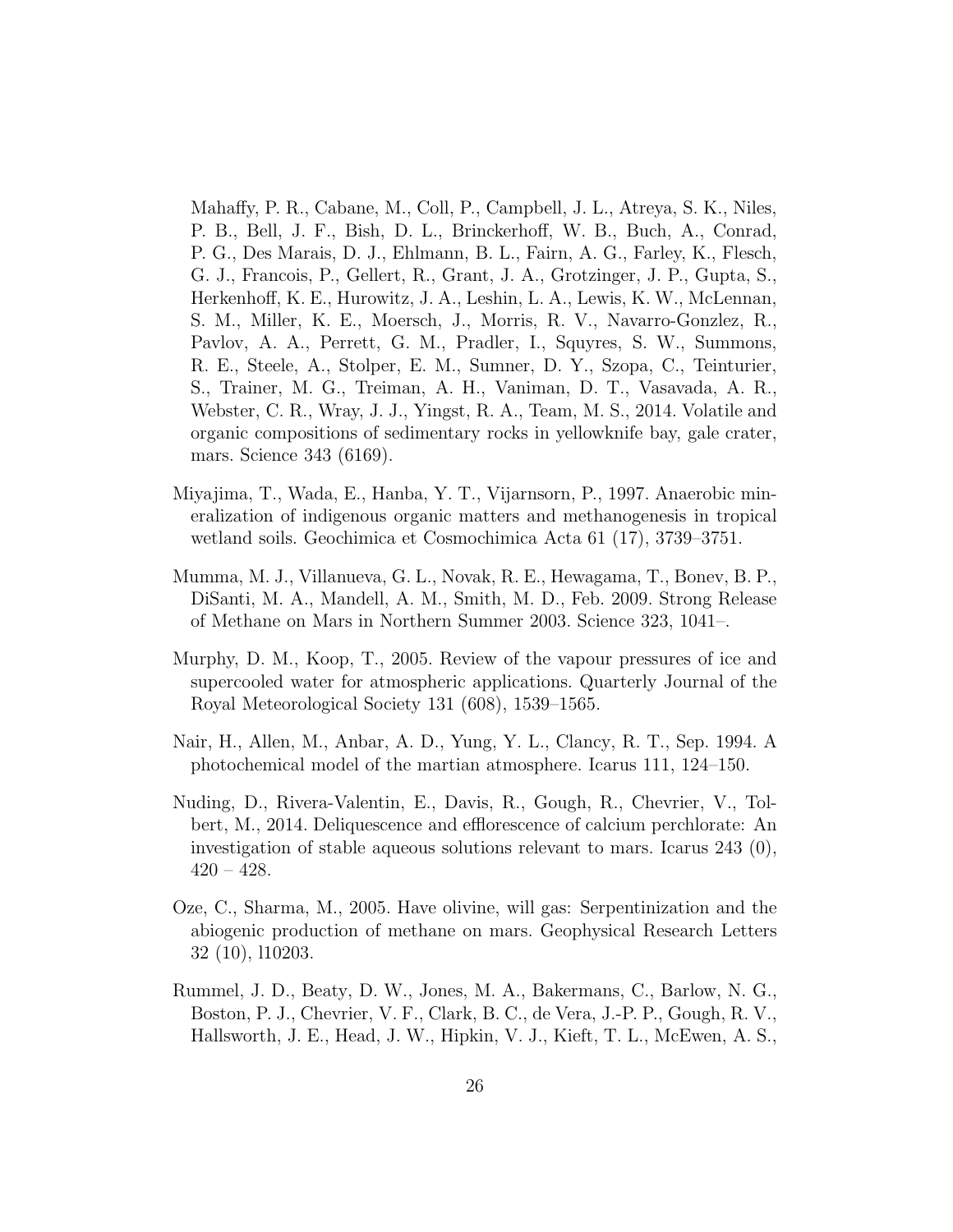Mellon, M. T., Mikucki, J. A., Nicholson, W. L., Omelon, C. R., Peterson, R., Roden, E. E., Sherwood Lollar, B., Tanaka, K. L., Viola, D., Wray, J. J., Nov. 2014. A New Analysis of Mars "Special Regions": Findings of the Second MEPAG Special Regions Science Analysis Group (SR-SAG2). Astrobiology 14, 887–968.

- <span id="page-26-5"></span>Savijarvi, H. I., Harri, A.-M., Kemppinen, O., 2015. Mars science laboratory diurnal moisture observations and column simulations. Journal of Geophysical Research: Planets2014JE004732.
- <span id="page-26-1"></span>Schulze-Makuch, D., Fairn, A. G., Davila, A. F., 4 2008. The case for life on mars. International Journal of Astrobiology 7, 117–141.
- <span id="page-26-0"></span>Seinfeld, J. H., Pandis, S. N., 2006. Atmospheric Chemistry and Physics. John Wiley & Sons, Ltd.
- <span id="page-26-6"></span>Sizemore, H. G., Mellon, M. T., 2008. Laboratory characterization of the structural properties controlling dynamical gas transport in mars-analog soils. Icarus 197 (2), 606 – 620.
- <span id="page-26-4"></span>Smith, M. D., 2004. Interannual variability in {TES} atmospheric observations of mars during 19992003. Icarus  $167$  (1),  $148 - 165$ , special Issue on DS1/Comet Borrelly.
- <span id="page-26-3"></span>Smith, M. D., Wolff, M. J., Spanovich, N., Ghosh, A., Banfield, D., Christensen, P. R., Landis, G. A., Squyres, S. W., 2006. One martian year of atmospheric observations using mer mini-tes. Journal of Geophysical Research: Planets 111 (E12), n/a–n/a, e12S13.
- <span id="page-26-7"></span>Solomon, S. C., Head, J. W., 1990. Heterogeneities in the thickness of the elastic lithosphere of mars: Constraints on heat flow and internal dynamics. Journal of Geophysical Research: Solid Earth 95 (B7), 11073–11083.
- <span id="page-26-8"></span>Song, C., Xu, X., Sun, X., Tian, H., Sun, L., Miao, Y., Wang, X., Guo, Y., 2012. Large methane emission upon spring thaw from natural wetlands in the northern permafrost region. Environmental Research Letters 7 (3), 034009.
- <span id="page-26-2"></span>Squyres, S. W., Arvidson, R. E., Ruff, S., Gellert, R., Morris, R. V., Ming, D. W., Crumpler, L., Farmer, J. D., Marais, D. J. D., Yen, A., McLennan, S. M., Calvin, W., Bell, J. F., Clark, B. C., Wang, A., McCoy, T. J.,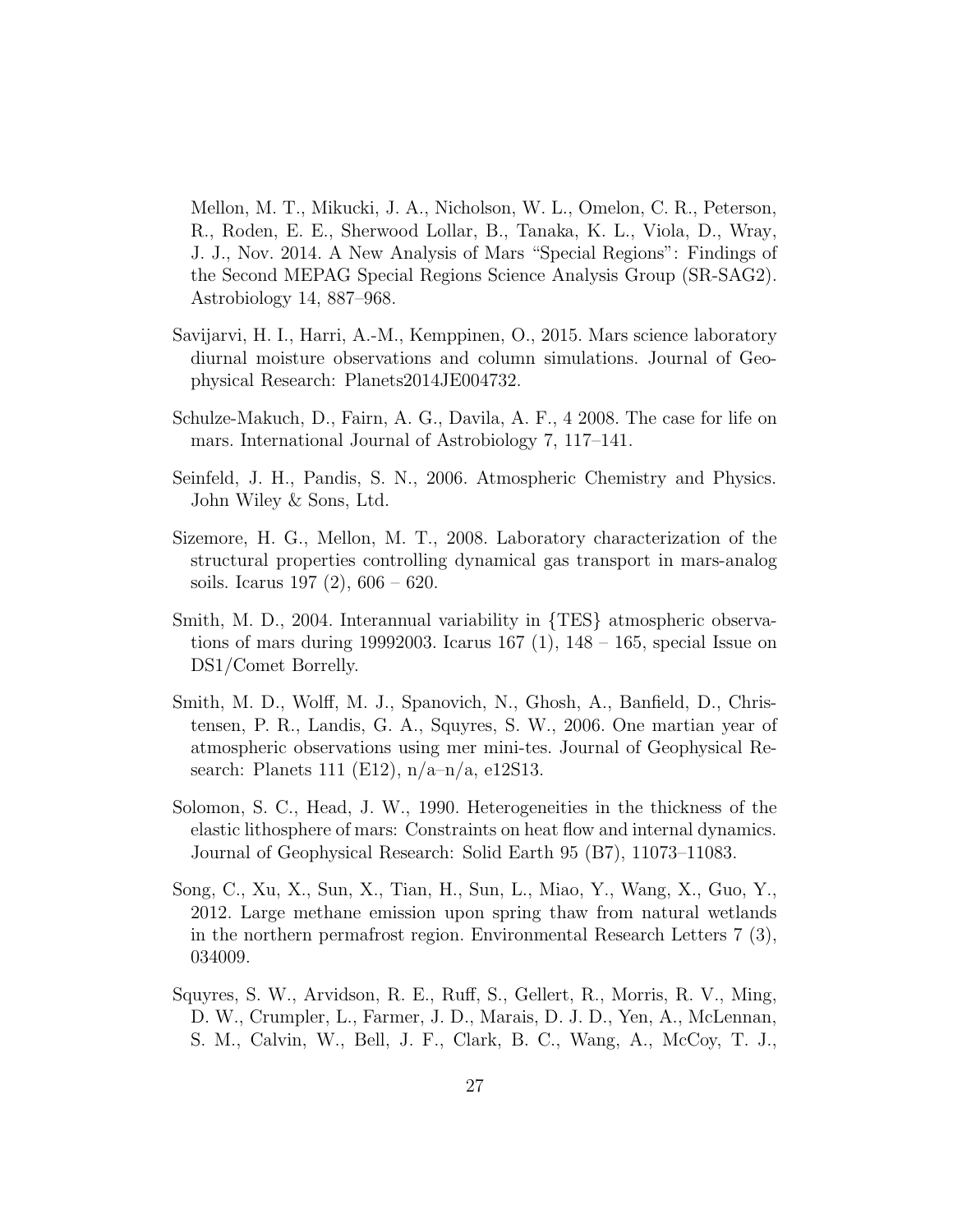Schmidt, M. E., de Souza, P. A., 2008. Detection of silica-rich deposits on mars. Science 320 (5879), 1063–1067.

- <span id="page-27-1"></span>Stevens, T. O., McKinley, J. P., 1995. Lithoautotrophic microbial ecosystems in deep basalt aquifers. Science 270 (5235), 450–455.
- <span id="page-27-6"></span>Stueken, E., Buick, R., Schauer, A., 2015. Nitrogen isotope evidence for alkaline lakes on late archean continents. Earth and Planetary Science Letters  $411, 1 - 10$ .
- <span id="page-27-0"></span>Summers, M. E., Lieb, B. J., Chapman, E., Yung, Y. L., 2002. Atmospheric biomarkers of subsurface life on mars. Geophysical Research Letters 29 (24), 24–1–24–4, 2171.
- <span id="page-27-4"></span>Toner, J., Catling, D., Light, B., 2014. The formation of supercooled brines, viscous liquids, and low-temperature perchlorate glasses in aqueous solutions relevant to mars. Icarus  $233(0)$ ,  $36-47$ .
- <span id="page-27-7"></span>Treude, T., Orphan, V., Knittel, K., Gieseke, A., Boetius, A., 2007. Consumption of methane and co2 by methanotrophic microbial mats from gas seeps of the anoxic black sea. Applied and Environmental Microbiology 73 (7), 2271–2283.
- <span id="page-27-3"></span>Tung, H. C., Bramall, N. E., Price, P. B., 2005. Microbial origin of excess methane in glacial ice and implications for life on mars. Proceedings of the National Academy of Sciences of the United States of America 102 (51), 18292–18296.
- <span id="page-27-5"></span>Van Hulzen, J., Segers, R., Van Bodegom, P., Leffelaar, P., 1999. Temperature effects on soil methane production: an explanation for observed variability. Soil biology and biochemistry 31 (14), 1919–1929.
- <span id="page-27-2"></span>Walker, J. J., Spear, J. R., Pace, N. R., Apr. 2005. Geobiology of a microbial endolithic community in the Yellowstone geothermal environment. Nature 434, 1011–1014.
- <span id="page-27-8"></span>Wania, R., Melton, J., Hodson, E., Poulter, B., Ringeval, B., Spahni, R., Bohn, T., Avis, C., Chen, G., Eliseev, A., et al., 2013. Present state of global wetland extent and wetland methane modelling: methodology of a model inter-comparison project (wetchimp). Geoscientific Model Development 6 (3), 617–641.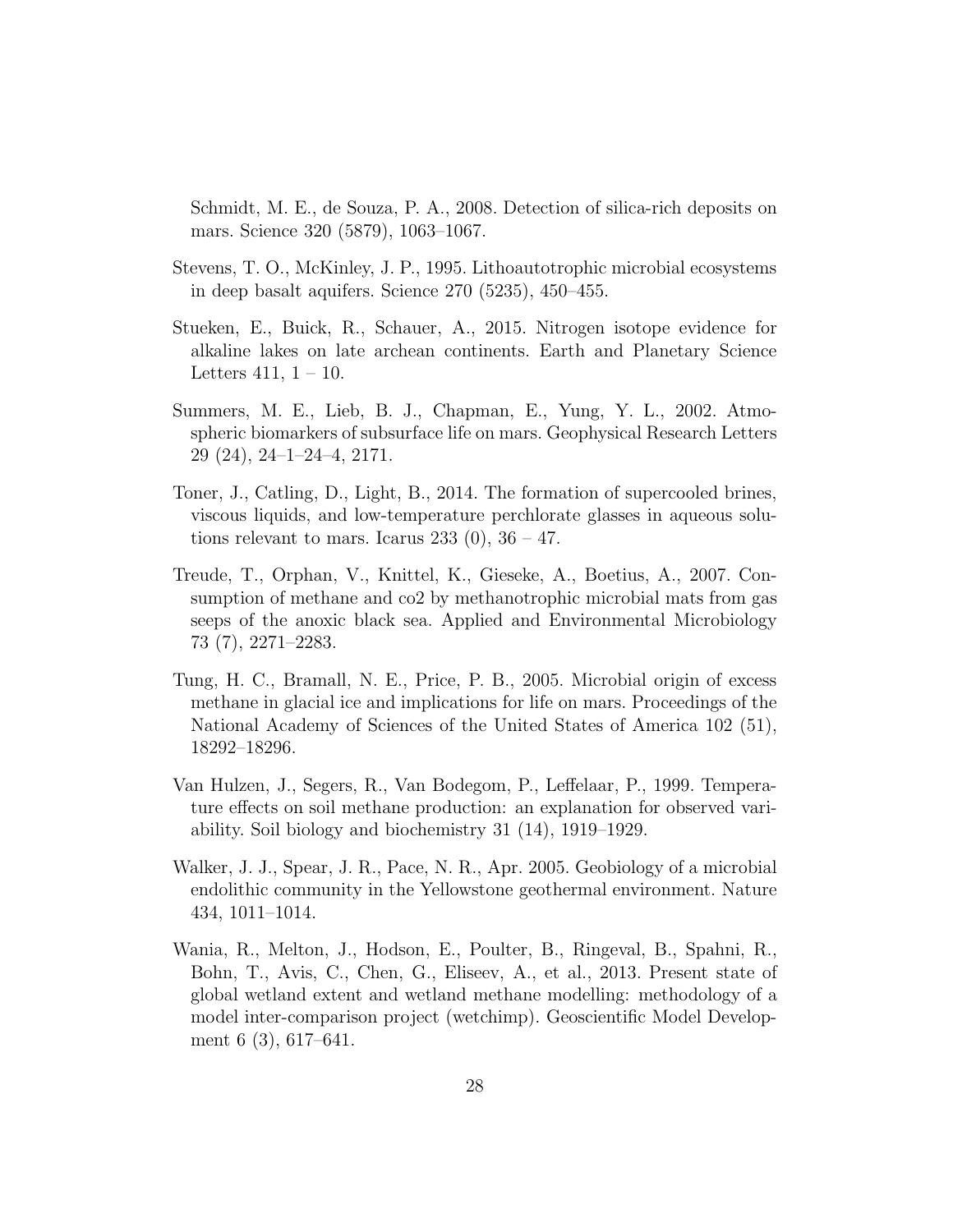- <span id="page-28-7"></span>Wania, R., Ross, I., Prentice, I., 2010. Implementation and evaluation of a new methane model within a dynamic global vegetation model: Lpj-whyme v1. 3.1. Geoscientific Model Development 3 (2), 565–584.
- <span id="page-28-1"></span>Webster, C. R., Mahaffy, P. R., Atreya, S. K., Flesch, G. J., Mischna, M. A., Meslin, P.-Y., Farley, K. A., Conrad, P. G., Christensen, L. E., Pavlov, A. A., Martn-Torres, J., Zorzano, M.-P., McConnochie, T. H., Owen, T., Eigenbrode, J. L., Glavin, D. P., Steele, A., Malespin, C. A., Archer, P. D., Sutter, B., Coll, P., Freissinet, C., McKay, C. P., Moores, J. E., Schwenzer, S. P., Bridges, J. C., Navarro-Gonzalez, R., Gellert, R., Lemmon, M. T., the MSL Science Team, 2015. Mars methane detection and variability at gale crater. Science 347 (6220), 415–417.
- <span id="page-28-2"></span>Weiss, B. P., Yung, Y. L., Nealson, K. H., 2000. Atmospheric energy for subsurface life on mars? Proceedings of the National Academy of Sciences 97 (4), 1395–1399.
- <span id="page-28-5"></span>Whalen, S., 2005. Biogeochemistry of methane exchange between natural wetlands and the atmosphere. Environmental Engineering Science 22 (1), 73–94.
- <span id="page-28-8"></span>Yung, Y. L., Russell, M. J., Parkinson, C. D., 2010. The search for life on mars. Journal of Cosmology 5, 1121–1130.
- <span id="page-28-6"></span>Yvon-Durocher, G., Allen, A. P., Bastviken, D., Conrad, R., Gudasz, C., St-Pierre, A., Thanh-Duc, N., Del Giorgio, P. A., 2014. Methane fluxes show consistent temperature dependence across microbial to ecosystem scales. Nature 507 (7493), 488–491.
- <span id="page-28-0"></span>Zahnle, K., Freedman, R. S., Catling, D. C., 2011. Is there methane on mars? Icarus 212  $(2)$ , 493 – 503.
- <span id="page-28-3"></span>Zent, A. P., Haberle, R. M., Houben, H. C., Jakosky, B. M., 1993. A coupled subsurface-boundary layer model of water on mars. Journal of Geophysical Research: Planets 98 (E2), 3319–3337.
- <span id="page-28-4"></span>Zent, A. P., Quinn, R. C., 1995. Simultaneous adsorption of co2 and h2o under mars-like conditions and application to the evolution of the martian climate. Journal of Geophysical Research: Planets 100 (E3), 5341–5349.